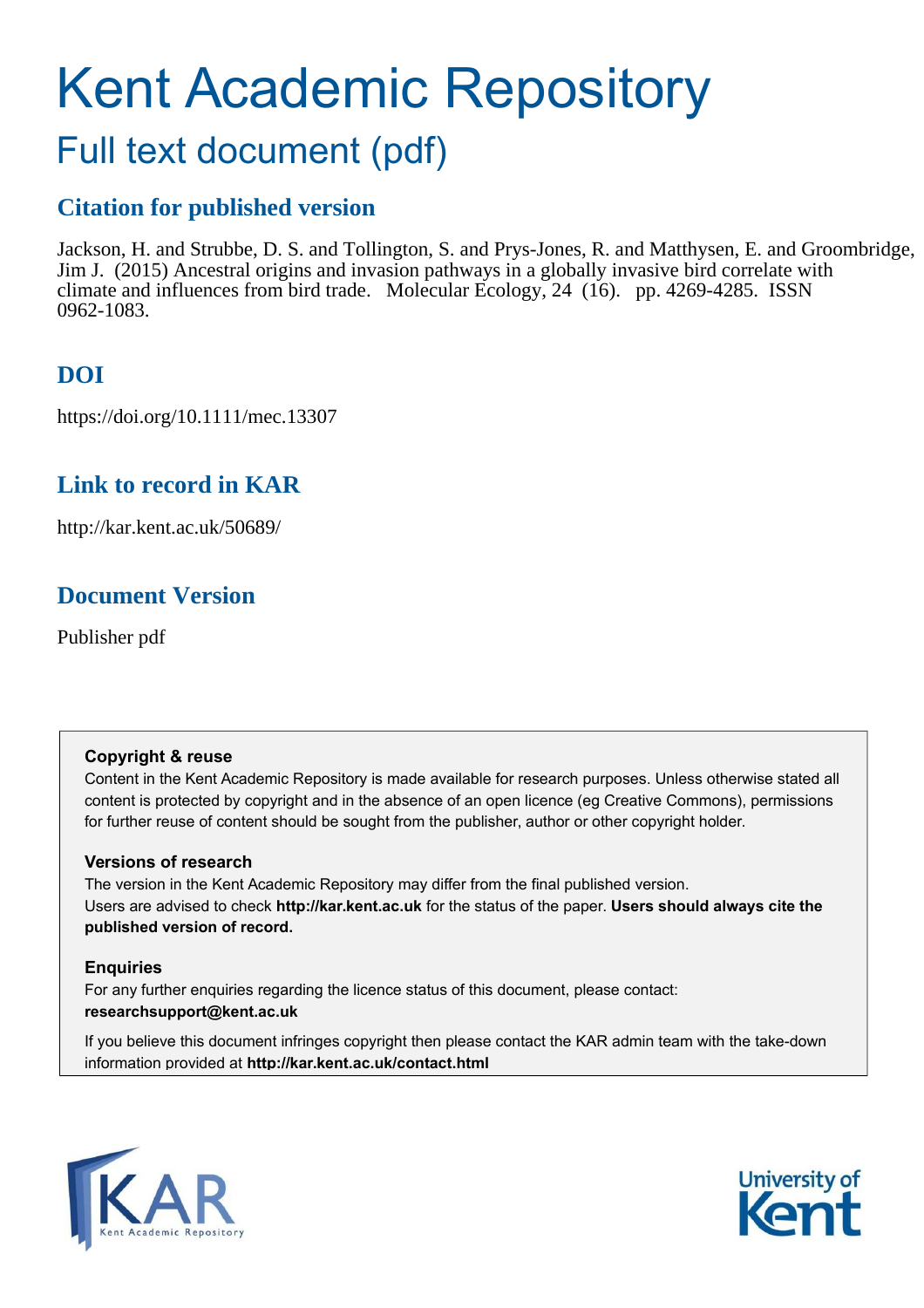## Ancestral origins and invasion pathways in a globally invasive bird correlate with climate and influences from bird trade

HAZEL JACKSON,\*† DIEDERIK STRUBBE,‡ SIMON TOLLINGTON,\*† ROBERT PRYS-JONES,§ ERIK MATTHYSEN<sup>†</sup> and JIM J. GROOMBRIDGE<sup>\*</sup>

\**Durrell Institute of Conservation and Ecology, School of Anthropology and Conservation, University of Kent, Marlowe Building, Canterbury, Kent CT2 7NR, UK,* †*NERC Biomolecular Analysis Facility, Department of Animal and Plant Sciences, University of Sheffield, Western Bank, Sheffield, South Yorkshire S10 2TN, UK,* ‡*Evolutionary Ecology Group, Department of Biology, University of Antwerp, Groenenborgerlaan 171, Antwerp 2020, Belgium,* §*Bird Group, Department of Life Sciences, Natural History Museum, Akeman Street, Tring, Herts HP23 6AP, UK*

#### Abstract

Invasive species present a major threat to global biodiversity. Understanding genetic patterns and evolutionary processes that reinforce successful establishment is paramount for elucidating mechanisms underlying biological invasions. Among birds, the ring-necked parakeet (Psittacula krameri) is one of the most successful invasive species, established in over 35 countries. However, little is known about the evolutionary genetic origins of this species and what population genetic signatures tell us about patterns of invasion. We reveal the ancestral origins of populations across the invasive range and explore the potential influence of climate and propagule pressure from the pet trade on observed genetic patterns. Ring-necked parakeet samples representing the ancestral native range  $(n = 96)$  were collected from museum specimens, and modern samples from the invasive range  $(n = 855)$  were gathered from across Europe, Mauritius and Seychelles, and sequenced for two mitochondrial DNA markers comprising 868 bp of cytochrome b and control region, and genotyped at 10 microsatellite loci. Invasive populations comprise birds that originate predominantly from Pakistan and northern areas of India. Haplotypes associated with more northerly distribution limits in the ancestral native range were more prevalent in invasive populations in Europe, and the predominance of Asian haplotypes in Europe is consistent with the higher number of Asian birds transported by the pet trade outside the native range. Successful establishment of invasive species is likely to be underpinned by a combination of environmental and anthropogenic influences.

*Keywords*: DIYABC, invasive alien species, microsatellites, mitochondrial DNA, propagule pressure, ring-necked parakeet

*Received 1 November 2014; revision received 28 June 2015; accepted 6 July 2015*

#### Introduction

Invasive species represent a global concern to society and the wider environment as a consequence of their rapid spread and competitive nature (Holmes & Simons 1996; Chapin *et al.* 2000; Doody *et al.* 2009), transmission

Correspondence: Hazel Jackson, Fax: 01227 827289; E-mail: hj61@kent.ac.uk

of infectious disease (Wikelski *et al.* 2010) and the risks posed by some species to the global agro-economy (Keller *et al.* 2011; Ziska *et al.* 2011; Caplat *et al.* 2012). Invasive species have also been recognized as having detrimental impacts upon native biodiversity, ecosystems and communities (Sakai *et al.* 2001; Allendorf & Lundquist 2003; Gurevitch & Padilla 2004). It is therefore important to understand underlying eco-evolutionary scenarios that allow invasive species to successfully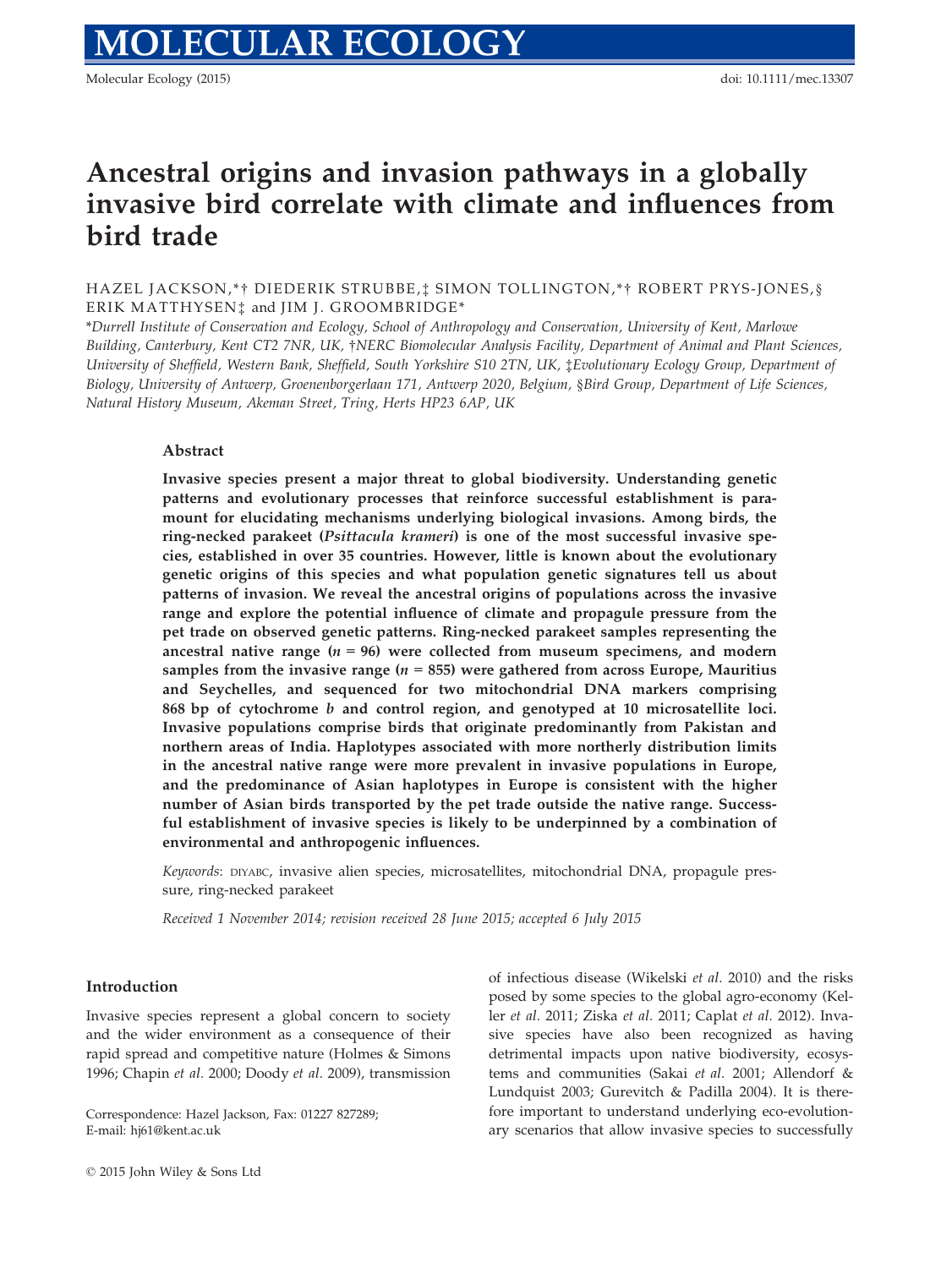establish and spread outside of their native range so that strategies can be developed to mitigate their future spread.

The ability of a species to establish and become invasive can be influenced by a variety of factors, including propagule pressure (i.e. propagule sizes, propagule numbers, and temporal and spatial patterns of propagule arrival; Simberloff 2009). In general, the higher the propagule pressure, the greater the likelihood of a successful invasion (Cassey *et al.* 2004; Lockwood *et al.* 2005; Blackburn *et al.* 2009). Increased propagule pressure can buffer against environmental and demographic stochasticity and Allee effects that may impede successful establishment, whilst simultaneously mitigating detrimental genetic impacts expected from founding events (Blackburn *et al.* 2015). Alongside this, invasion success is generally higher when species are introduced to climates similar to those occupied in the native range (Williamson 1996; Jeschke *et al*. 2014), and 'climate matching' is therefore an important component of assessing risk of invasion by alien species (Thuiller *et al.* 2005). However, reported mismatches between native and invasive ranges, termed climate niche shifts (Guisan *et al.* 2014), necessitate research on the ecological and evolutionary processes that allow species to tolerate climates different from their native ranges (Sexton *et al.* 2002; Kelley *et al.* 2013). To identify how such evolutionary, environmental and human-mediated factors combine to underpin successful invasions, reconstructing pathways of invasion and identifying ancestral source populations are essential prerequisites (Sax *et al.* 2005; Estoup & Guillemaud 2010; Ascunce *et al.* 2011; Lombaert *et al.* 2011; Kirk *et al.* 2013; Perdereau *et al.* 2013).

In this study, we examine ancestral origins and the influence of invasion pathways (via the pet trade) on patterns of contemporary genetic composition for the globally invasive ring-necked parakeet (*Psittacula krameri*)*,* which comprises multiple invasive populations and a well-documented invasion history. The ringnecked parakeet is one of the most widely introduced parrots in the world, with successful breeding populations established in over 35 countries (Butler 2003; Lever 2005). Native to Asia and sub-Saharan Africa, four subspecies are recognized based on geographical and morphological differences (such as wing, tail, beak and tarsus lengths, Forshaw 2010): two native to Asia (*P. k. borealis*, found in eastern Pakistan, throughout northern India and from Nepal to Burma, and *P. k. manillensis,* from southern India and Sri Lanka) and two in sub-Saharan Africa (*P. k. krameri*, distributed from Senegal to western Uganda and southern Sudan, and *P. k. parvirostris*, from eastern Sudan to northern Ethiopia and Somalia; Fig. 1). In their native range,

ring-necked parakeets are found in a variety of woodland habitats, farmlands, urban gardens and parks (Juniper & Parr 1998; Khan 2002), whilst in their invasive ranges, they readily colonize forests and parks surrounded by urban habitats (Strubbe & Matthysen 2007). Tests of niche conservatism based on occurrence data and spatial temperature and precipitation gradients (*sensu* Broennimann *et al.* 2012) indicate that across the parakeets' native range, phylogeographic lineages exhibit differing niche requirements (Strubbe *et al.* 2015). These authors also found that the invasion of Europe by ring-necked parakeets is accompanied by a climatic niche shift (*sensu* Broennimann *et al.* 2012; Petitpierre *et al.* 2012) along a temperature gradient. In Europe, parakeets have expanded their climatic niche to colonize environments that are significantly colder than their native range. This scenario meets expectations that endotherms are more likely to tolerate colder conditions in contrast to high temperatures (Sunday *et al.* 2012; Araujo *et al.* 2013).

As one of Europe's top 100 worst alien species (DAI-SIE, 2008), breeding populations of ring-necked parakeets have become established in a number of European countries since the late 1960s, including the UK, Germany, the Netherlands, France, Spain, Italy, Greece and Belgium (Lever 2005), as well as numerous other countries outside of Europe such as Mauritius and the Seychelles. Such widespread populations of invasive parrots have often been traded extensively due to their popularity as pets (Cassey *et al.* 2004). The rapid spread of this species along with evidence of explosive population growth of parakeets in Europe (Butler *et al.* 2013) presents a cause for agro-economic and environmental concern. These birds are a severe crop pest across their native ranges and are known to decimate maize and fruit crops in India (Ramzan & Toor 1973; Forshaw 2010; Ahmad *et al.* 2012). They have also been shown to compete with native species for nest cavities (Strubbe & Matthysen 2007, 2009a; Hernández-Brito *et al.* 2014) and may have a detrimental impact upon the foraging behaviour of native birds (Peck *et al.* 2014).

This study aims to establish ancestral sources and pathways of invasion for populations of ring-necked parakeets, which have invaded across Europe and the western Indian Ocean. We use mitochondrial (mtDNA) sequence data and a suite of 10 microsatellite DNA markers to examine patterns of genetic structure in the native distribution, and identify the genetic composition of invasive populations across Europe, Mauritius and the Seychelles in relation to their native sources. We then examine the observed genetic patterns to address the following questions: (i) is the genetic composition of the invasive populations a random mix of native genes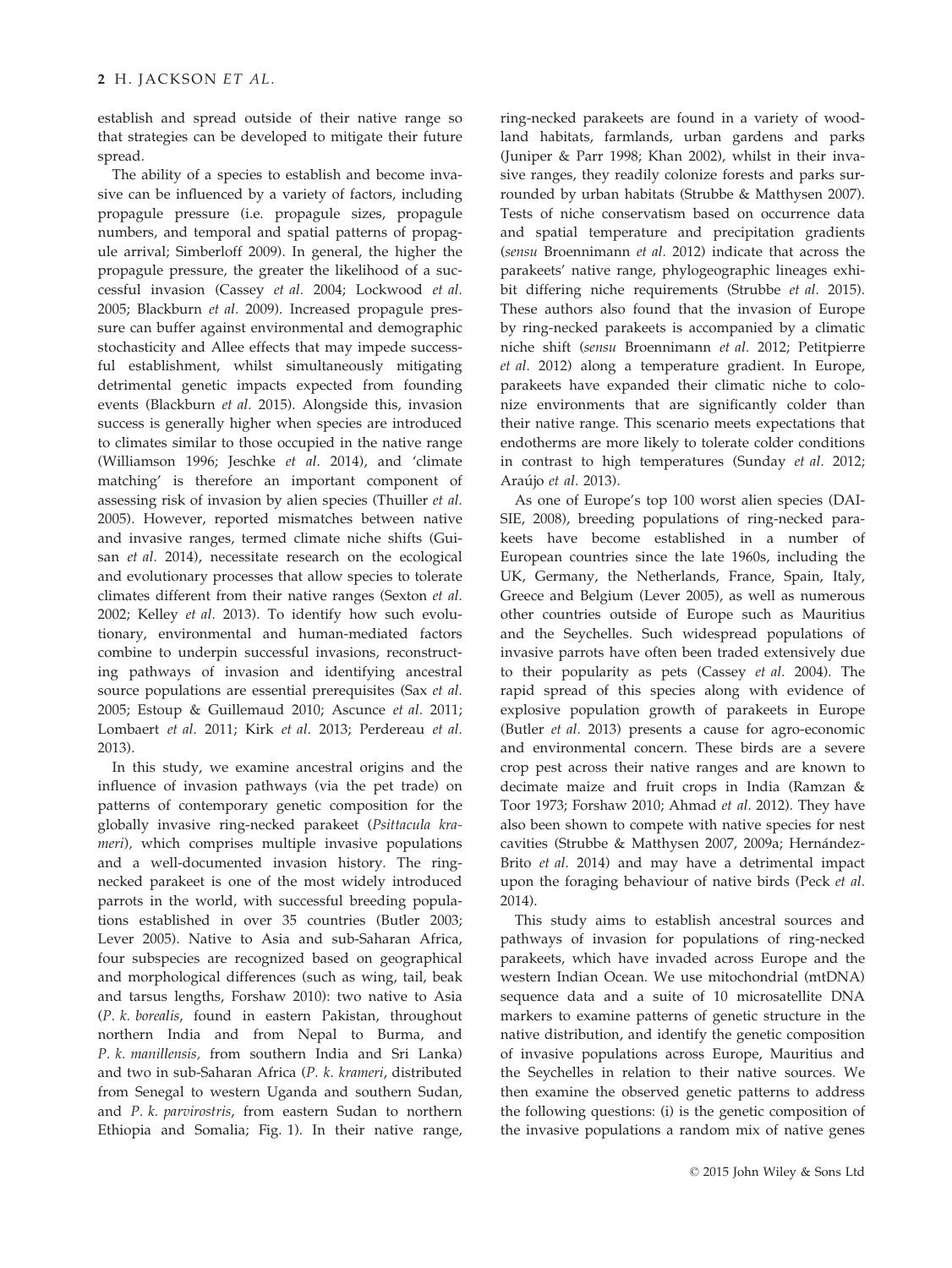

Fig. 1 Native range distribution of *Psittacula krameri* [black outlined area across Sub-Saharan Africa and Southern Asia (IUCN 2013)]. Locations of all museum specimens and sampled invasive populations are plotted; where necessary overlapping symbols have been displaced around the true co-ordinate point to display all sample information. Sample locations; diamonds = historical specimens from the native range. Colours refer to the subspecies designation given on the label of each museum specimen; *Psittacula krameri borealis*, orange, *P. k. manillensis*, blue, *P. k. krameri*, red, *P. k. parvirostris*, green; black dots = invasive populations sampled for this study from the invasive range.

originating across their Asian and African native range, or (ii) given that during invasion, parakeets have expanded their native climatic niche into colder areas, are genetic patterns associated with temperature differences between native and invasive ranges?, and (iii) can propagule pressure (as measured by records of parakeet imports for the bird pet trade) explain patterns of genetic composition of invasive populations?

#### Methods

#### *Sample collection*

Feather and blood samples from ring-necked parakeets were collected from invasive populations in Brussels (*n* = 69), Heidelberg (*n* = 185), Wiesbaden (*n* = 80), Bonn (*n* = 29), Dusseldorf (*n* = 9), Seville (*n* = 57), Madrid  $(n = 2)$ , Greater London  $(n = 195)$ , Tuscany (*n* = 1), Marseille (*n* = 2), Rotterdam (*n* = 75), The Hague (*n* = 13), Amsterdam (*n* = 19), Utrecht (*n* = 2), Mauritius  $(n = 115)$  and Seychelles  $(n = 2;$  Table S1, Supporting information). In response to a media campaign, volunteers across Europe collected naturally shed feathers from known roost sites or local parks and gardens. Experienced researchers acquired blood samples from Seychelles and Mauritius. To study ring-necked parakeets from across their ancestral native range, toepad samples were collected from 96 museum specimens at the Natural History Museum in Tring, UK (Table S2, Supporting information). Museum specimens were chosen on the basis of their geographic collection location to maximize geographical coverage of samples from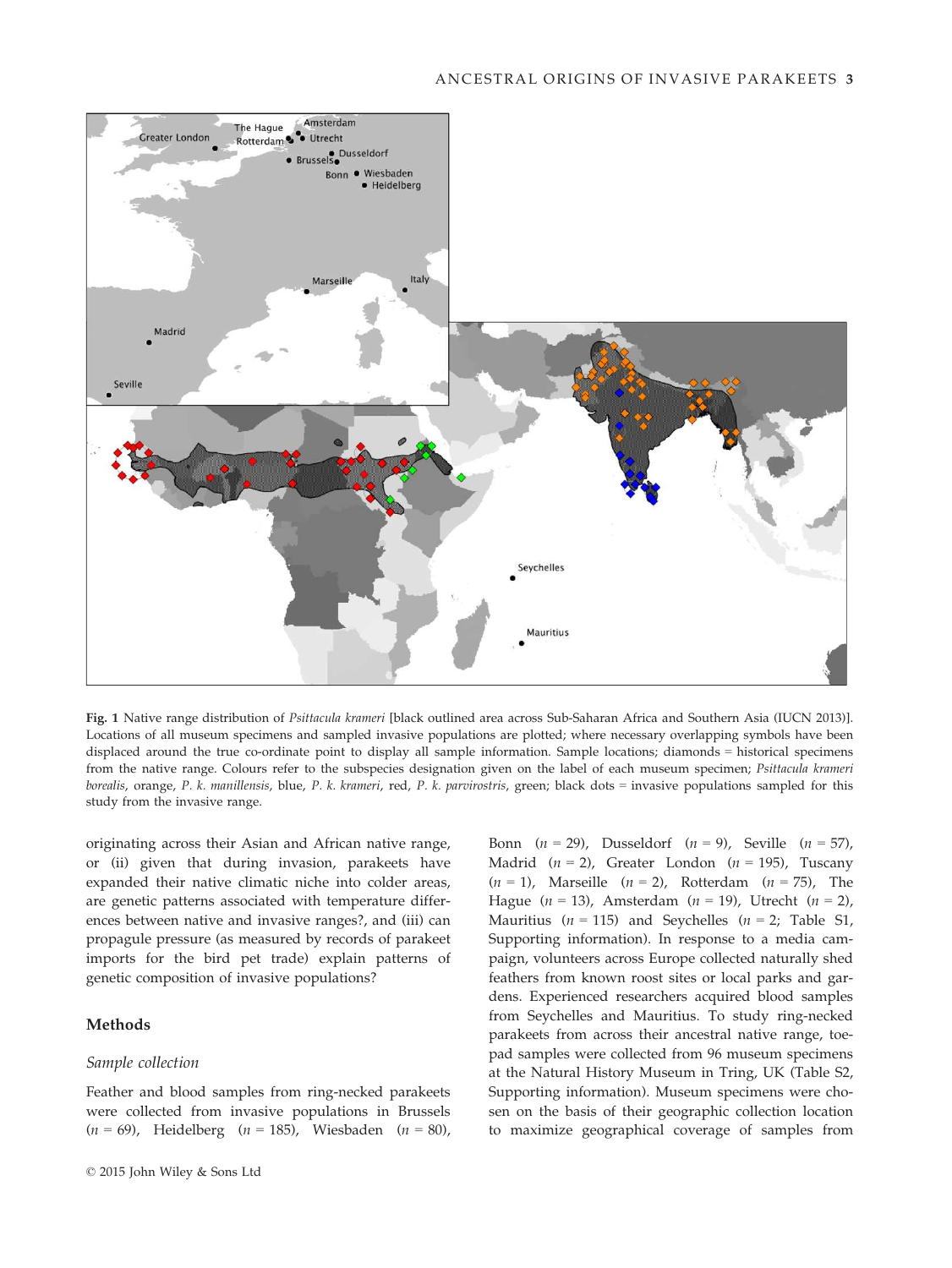across the species' ancestral native range (Fig. 1), and contained representatives of each of the four subspecies (subspecies designations were assigned according to each specimens museum label): *Psittacula krameri borealis* (*n* = 45), *P. k. manillensis* (*n* = 13), *P. k. krameri* (*n* = 31) and *P. k. parvirostris*  $(n = 7)$ .

#### *DNA isolation, amplification and sequencing*

Processing of the museum specimens, including DNA extraction and PCR amplification, was carried out in a separate laboratory dedicated to ancient DNA work to prevent contamination. All equipment and surfaces were sterilized before and after each use by irradiation with UV light and application of 10% bleach. Negative controls (where template DNA was replaced with ultrapure  $ddH<sub>2</sub>O$ ) were included during the DNA extraction and PCR process. A selection of negative extractions PCRs were sequenced to ensure there was no traces of contamination in negative controls. DNA was extracted from both contemporary feather samples and historical toepad samples using a Bioline ISOLATE Genomic DNA extraction kit (Bioline, UK). Samples were suspended in  $400 \mu L$  lysis buffer plus 25  $\mu L$  proteinase K and incubated at 55 °C overnight (or until the material had completed digested). DNA was washed through a spin column and historical samples were suspended in  $50 \mu L$ of elution buffer, whilst contemporary samples were suspended in 100 µL of elution buffer. Genomic DNA was extracted from blood using an ammonium acetate precipitation method following Nicholls *et al.* (2000).

Amplification from contemporary DNA samples was conducted for two mtDNA regions: control region using CR19f and CR19r; cytochrome *b* using PKCBf and PKCBr (Table 1). PCR cycling conditions were 94 °C for 1 min followed by 35 cycles of 95 °C for 15 s, 55 °C for 15 s and 72 °C for 10 s and a final elongation step of 72 °C for 10 min. For historical samples, amplification of control region and cytochrome *b* was conducted using a specifically designed suite of overlapping short fragment primers (each between 150–250 bp in length) to provide sequence replication from independent PCRs and detect potential artefacts or contamination (Table 1). Cycle parameters comprised an initial hot start of 95 °C for 1 min followed by 35 cycles of 95 °C/ 15 s, 52 °C/15 s and 72 °C/10 s followed by a final 10 min 72 °C incubation period. All amplicons were examined by agarose gel electrophoresis to check amplification success and no evidence of contamination in the extraction and PCR negative controls. Amplification volumes of  $25 \mu L$  contained  $2 \mu L$  of template DNA, 12.5  $\mu$ L MyTaq HS Redmix (Bioline, UK), 0.5  $\mu$ L of each primer and  $9.5 \mu L$  of ddH<sub>2</sub>0. PCR product was purified and amplified using a  $3730 \times L$  DNA analyser (Macro-

Table 1 Suite of mtDNA PCR primers used to amplify cytochrome *b* and control region fragments in historical and contemporary *Psittacula krameri* specimens

| Primer name                   | Sequence $(5'-3')$            |  |  |  |  |  |
|-------------------------------|-------------------------------|--|--|--|--|--|
| Historical specimen primers   |                               |  |  |  |  |  |
| Ch1f                          | CTA CCA TTC ATA ATC ACC AGC C |  |  |  |  |  |
| Cb1r                          | GTG AGG GAG AGG AGT ATG ATA G |  |  |  |  |  |
| Ch <sub>2f</sub>              | CTA TCA TAC TCC TCT CCC TCA C |  |  |  |  |  |
| Ch2r                          | TAG GAT CAG TAC GGA GGC AG    |  |  |  |  |  |
| Ch3f                          | AAC AAC TCC CCC ACA CAT C     |  |  |  |  |  |
| Ch3r                          | CGG CGA GTG TTC AGA ATA G     |  |  |  |  |  |
| CR1f                          | CGT TCG TGT TTG CTT ACA TTT C |  |  |  |  |  |
| CR1r                          | GGT CCG TGT TGT TTG TTT TG    |  |  |  |  |  |
| CR2f                          | CAC TGA TGC ACT TTT TCT GAC   |  |  |  |  |  |
| CR2r                          | GGT GAA ATG TAA GCA AAC ACG   |  |  |  |  |  |
| MCR <sub>2f</sub>             | GAT GCA CTT TTT CTG ACA TCT G |  |  |  |  |  |
| MCR <sub>2r</sub>             | GTT TCT TGA AAT GAA TCA CAG   |  |  |  |  |  |
| CR3f                          | GAA CAA ACA AAC GTC TCC TTC   |  |  |  |  |  |
| CR3r                          | GGA TAT TTG AGT GCG AGT GAC   |  |  |  |  |  |
| Contemporary specimen primers |                               |  |  |  |  |  |
| <b>PKCBf</b>                  | CGGCCTACTCCTAGCCGCCC          |  |  |  |  |  |
| PKCBr                         | GGGAAGCAGGCCGGAAGGC           |  |  |  |  |  |
| CR19f                         | CACAGGCTCATTTGGTTCGC          |  |  |  |  |  |
| CR19r                         | TAAGCTACAGGGACATTCGGGG        |  |  |  |  |  |

gen Inc.). Sequences were edited in four Peaks (Griekspoor & Groothuis 2005) and aligned in Clustal (Larkin *et al.* 2007). Manual edits were made in Jalview (Waterhouse *et al.* 2009). The two genes were concatenated using Sequence Matrix (Vaidya *et al.* 2011).

We used a suite of 21 microsatellite markers available for *Psittacula* parakeets that have been shown to crossamplify in ring-necked parakeets (Raisin *et al.* 2009). PCR protocols followed Raisin *et al.* (2009), optimized at a total volume of  $2 \mu L$ . Each PCR contained  $1 \mu L$ (blood) or 3  $\mu$ L (feathers)  $\approx 10$  ng/ $\mu$ L of DNA that was air-dried,  $1 \mu L$  of primer mix (fluorescently labelled forward) at 0.2 µM and 1 µL QIAGEN Multiplex PCR Master Mix (QIAGEN Inc). PCRs were conducted using differently fluorolabelled forward primers (HEX and 6- FAM; Raisin *et al.* 2009). PCR cycling conditions were 95 °C for 10 min followed by 35 cycles of 93 °C/30 s, 52 °C/90 s and 72 °C/90 s, with a final incubation at 72 °C for 10 min. PCR was performed with a low annealing temperature  $(52 \text{ °C})$  to increase the likelihood of amplification (Primmer *et al.* 2005). Individuals were sex-typed using the Z-002B marker (Dawson 2007) to check for loci that were sex-linked. PCR products were separated using an Applied Biosystems 3730 DNA Analyser with  $ROX^{TM}$  500 as a size standard. Alleles were identified and scored using GENEMAPPER 3.7 (Applied Biosystems, UK). Three loci were ambiguous to score and therefore were excluded from the analysis (*Peq06*, *Peq08* and *Peq09)*. Loci identified as sex-linked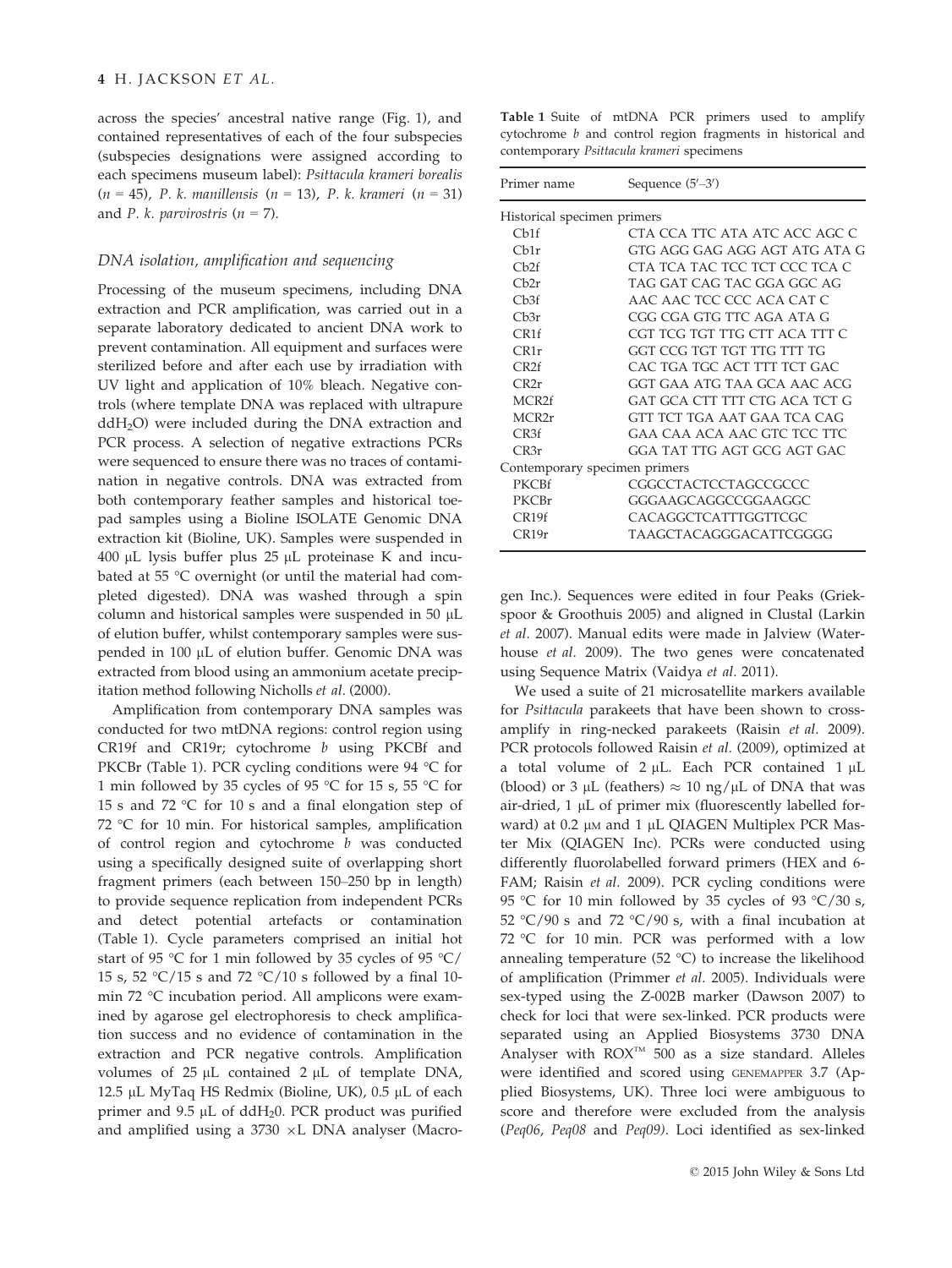in echo parakeets (*Psittacula echo*) by Raisin *et al.* (2009) were confirmed to be sex-linked in ring-necked parakeets based on a complete lack of heterozygotes in females and therefore also excluded (*Peq16* and *Peq21*), resulting in a total of 16 loci. Due to the degraded nature and low volume of the DNA extracted from historical museum specimens, only 10 of the 16 loci amplified (those with the largest allele size failed to amplify). Each sample was genotyped twice to ensure consistent scoring of alleles (genotypes which could not be scored consistently were removed), and to identify potential genotype errors. Such degraded samples are known to be susceptible to genotyping errors due to allelic dropout (Taberlet *et al.* 1996; Hoffman & Amos 2005; Wandeler *et al.* 2007). For comparative analysis between museum and contemporary microsatellite genotype data sets, the contemporary data set was condensed to the same 10 loci that were genotyped in the museum specimens. Deviations from Hardy–Weinberg equilibrium and null allele frequencies at each locus were estimated using CERVUS*.* Evidence of genotyping errors (allelic dropout and stuttering) was assessed using MICROCHECKER 2.2.3 (Van Oosterhout *et al.* 2004).

#### *Characterization of population origin using Bayesian methods*

First, a median joining haplotype network (Bandelt *et al.* 1999) was constructed in POPART (Leigh *et al.* 2015; software available at: [www.popart.otago.ac.nz](http://www.popart.otago.ac.nz)), to infer relationships between haplotypes from the ancestral native and invasive ranges. Haplotype frequencies and distributions in the ancestral native and invasive range were then plotted on a map using QGIS (QGIS Development Team 2014).

A Bayesian clustering approach was utilized using the program STRUCTURE v2.3.4 (Pritchard *et al.* 2000) to determine the most likely number of clusters (*K*) across the ancestral native range using the microsatellite data from the 10 selected loci. Ten repeated runs were conducted with *K* ranging from one to 10 for 500 000 iterations with a burn-in of 100 000, under the admixture model and specifying correlated allele frequencies (Falush *et al.* 2003), with prior information included to assist clustering (The analysis was conducted twice including either subspecies or location as prior information; Hubisz *et al.* 2009). The assignment values, log likelihood scores and D*K* were evaluated using STRUCTURE HARVESTER (Earl & von Holt 2011) to infer the most likely number of genetic clusters. CLUMPP (Jakobssen & Rosenberg 2007) was used to obtain proportion averages across the multiple runs, and these assignment probabilities were mapped using QGIS. To infer proportions of genetic ancestry from each ancestral native source, a further Bayesian clustering approach was utilized to assign individuals in invasive populations to reference ancestral native source populations, using the program STRUCTURE v2.3.4 (Pritchard *et al.* 2000). Once the most likely number of clusters in the ancestral native range was identified  $(K = 2)$ ; Asia and Africa), a further admixture analysis was performed assuming the same two putative ancestral native source populations for the assignment of invasive populations. Here, the ancestral native clusters were set as 'known' by activating the '*usepopinfo'* flag, and the invasive populations were included as unknown. This approach requires the analysis to cluster the invasive populations with their ancestral native source populations (Pritchard *et al.* 2000) and was conducted separately for each invasive population. CLUMPP (Jakobssen & Rosenberg 2007) was used to obtain proportion averages across the multiple runs, and these assignment probabilities were plotted using DISTRUCT (Rosenberg 2004) and mapped using QGIS.

We used approximate Bayesian computation methods, executed in DIYABC v2.04 (Cornuet *et al.* 2014), to infer the most likely ancestral source for each of the invasive populations of ring-necked parakeets. Populations with very small sample sizes  $(n < 2)$  were excluded (Madrid, Marseille, Utrecht, Seychelles and Tuscany), leaving 11 populations in the final DIYABC analysis (Brussels, Heidelberg, Wiesbaden, Bonn, Dusseldorf, Seville, Greater London, Rotterdam, The Hague, Amsterdam and Mauritius). Three competing scenarios were designed where samples from the ancestral native range data were clustered into two main ancestral sources according to our STRUCTURE results  $(K = 2)$  and geographic location, Asia and Africa. Our scenarios tested whether invasive populations of ring-necked parakeet originate solely from Asia (scenario 1), solely from Africa (scenario 2) or are an admixture, originating from both the Asian and African ancestral native range (scenario 3) (Fig. 2). Each scenario was characterized by a number of historical and demographic parameters that were expressed as the number of generations back in time. We assumed a generation time of 5.6 years based on a genetically confirmed social pedigree from more than 20 years of individual-based life history data of the ring-necked parakeets' closest extant relative, the Mauritius parakeet, *Psittacula echo* (Tollington *et al.* 2013). Invasive populations were founded 't<sub>1</sub>inv' generations ago [based on the first recorded breeding populations of ring-necked parakeets across Europe in the late 1960s (Butler *et al.* 2013) and on Mauritius in the 1880s (Cheke & Hume 2008)], with a bottleneck duration of 'db' generations, before achieving a larger established effective population size within 1–10 generations, and had an effective number of founders 'N1b' between 1 and 100. Priors for bottleneck duration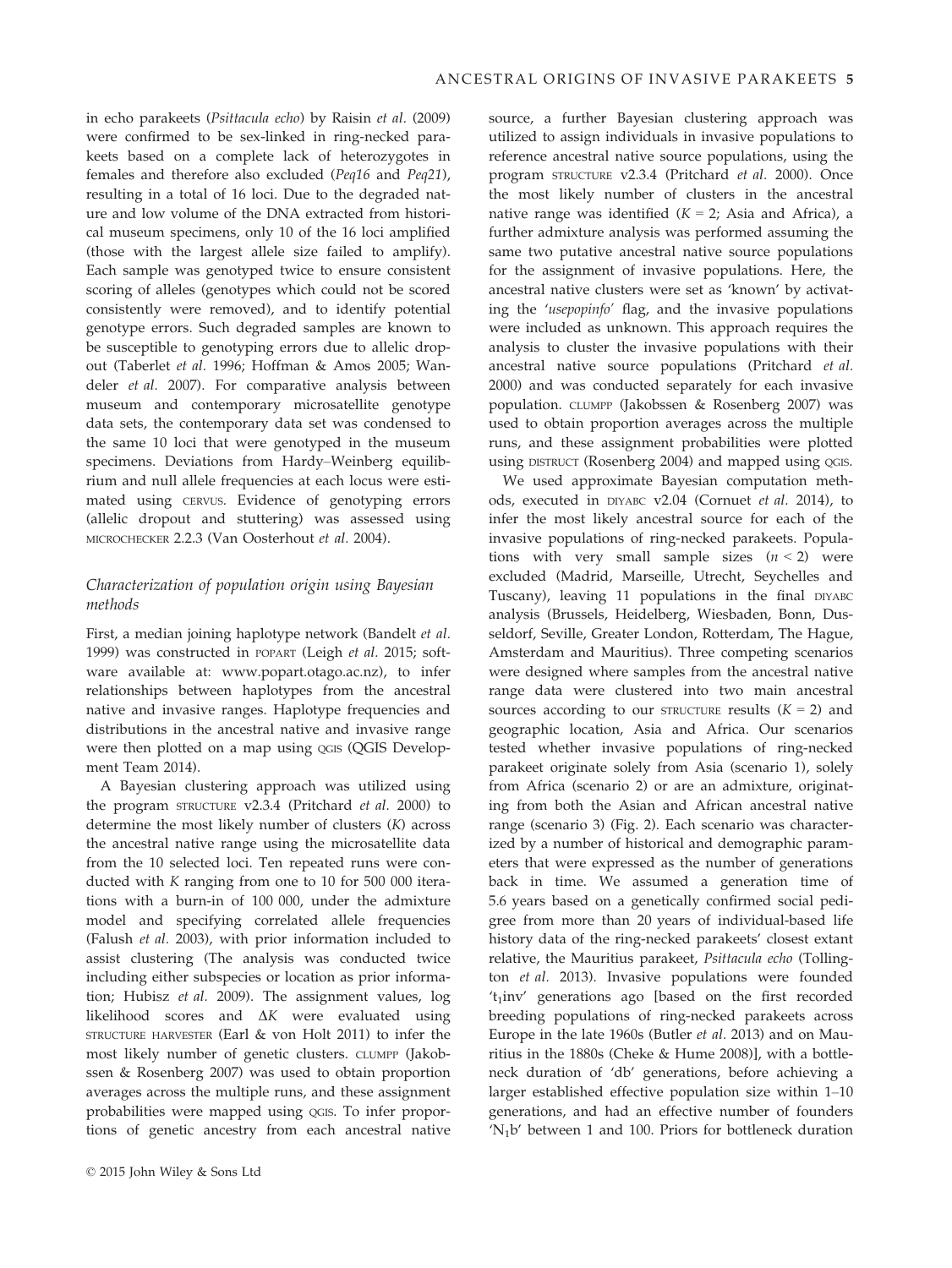

Fig. 2 Graphical representation of the three scenarios of ancestral origin examined using approximate Bayesian computation implemented in DIYABC. Scenario 1 corresponds to a direct ancestral origin from Asia, scenario 2 corresponds to a direct ancestral origin from Africa, and scenario 3 corresponds to an admixed origin from both Asia and Africa. In each case the black arrow indicates backwards steps in time in generations to when invasive populations were founded (t1inv generations ago), and then back in time to when the native populations diverged (t2anc). Duration of bottlenecks from founding events are included at t1 db. In scenario 3, the admixture rate (ar) represents the genetic contribution of the native populations.

Table 2 Prior distributions of historical and demographic parameters for scenarios modelled using DIYABC

|                                 | Parameter<br>name | Distribution | Min-Max<br>values                     |
|---------------------------------|-------------------|--------------|---------------------------------------|
| Invasive population             | N1                | Uniform      | $1 - 10000$                           |
| Ancestral Asia                  | N <sub>2</sub>    | Uniform      | $10 - 1000$                           |
| Ancestral Africa                | N <sub>3</sub>    | Uniform      | $10 - 1000$                           |
| Time of invasion                | t1inv             | Uniform      | $1 - 15$                              |
| Duration of                     | dh                | Uniform      | (*Mauritius<br>$= 1 - 40$<br>$1 - 10$ |
| bottleneck                      |                   |              | (*Mauritius<br>$= 1 - 30$             |
| Effective number<br>of founders | N <sub>1</sub> b  | Uniform      | $1 - 100$                             |
| Ancestral divergence            | t2anc             | Uniform      | $200000 -$<br>300 000                 |
| Rate of admixture               | ar                | Uniform      | $0.001 - 0.999$                       |

Each parameter is expressed as the number of generations back in time assuming a generation time of 5.6 years. Invasive populations were founded 't1inv' generations ago, with a bottleneck duration of 'db' generations and an effective number of founds 'N1b'. The native African population diverged from the Asian population 't2anc' generations ago. Scenario 3 includes an admixture event where 'ar' represents the genetic contribution of each native population.

and the effective number of founders were broad as no prior information is available. The ancestral native African population diverged from the Asian population 't<sub>2</sub>anc' generations ago (based on molecular dating by H. Jackson, D. Strubbe, R. Pryce-Jones, E. Matthysen, & J. J. Groombridge, in prep). Scenario three includes an admixture event where the admixture rates 'ar' and '1 ar' represent the genetic contribution of each ancestral native population (see Table 2 for details).

Analyses for each invasive population were performed using a combined data set of both mtDNA sequences and microsatellite genotypes. A total of  $3 \times 10^6$  simulated data sets were used with uniform prior distributions of *N*<sup>e</sup> and bottleneck durations (Table 2). A stepwise-mutation model was assumed for microsatellites with default parameters (Estoup *et al.* 2002), and a HKY model of evolution was applied for mitochondrial markers as identified in PartitionFinder (Lanfear *et al.* 2012). We used summary statistics for each population and each population pair including the mean number of alleles, mean expected heterozygosity (Nei 1987) and mean size variance for both one and two sample summary statistics for microsatellites. For mtDNA sequences, we used Tajima's D (Tajima 1989) as a one sample summary statistic and *F*<sub>ST</sub> (Hudson *et al.* 1992) as a two sample summary statistic. Pre-evaluation of each scenario was performed by PCA (Principal Component Analysis) within DIYABC, and to identify the best scenario, we used DIYABC's logistic regression to compare posterior probabilities across 500 simulated pseudo-observed data sets. Performance of the scenario parameters was assessed by using DIYABC's functions for estimating type I (false positives) and type II (false negative) errors, and by computing the relative bias across the 500 pseudo-observed simulated data sets. Finally, to verify the goodness of fit for each scenario, model checking was implemented in DIYABC to compare summary statistics between observed and simulated data sets.

#### *Drivers of contemporary genetic composition within invasive populations*

To place in context the resulting genetic data and patterns of invasion by ring-necked parakeets alongside the potential contribution to these patterns by releases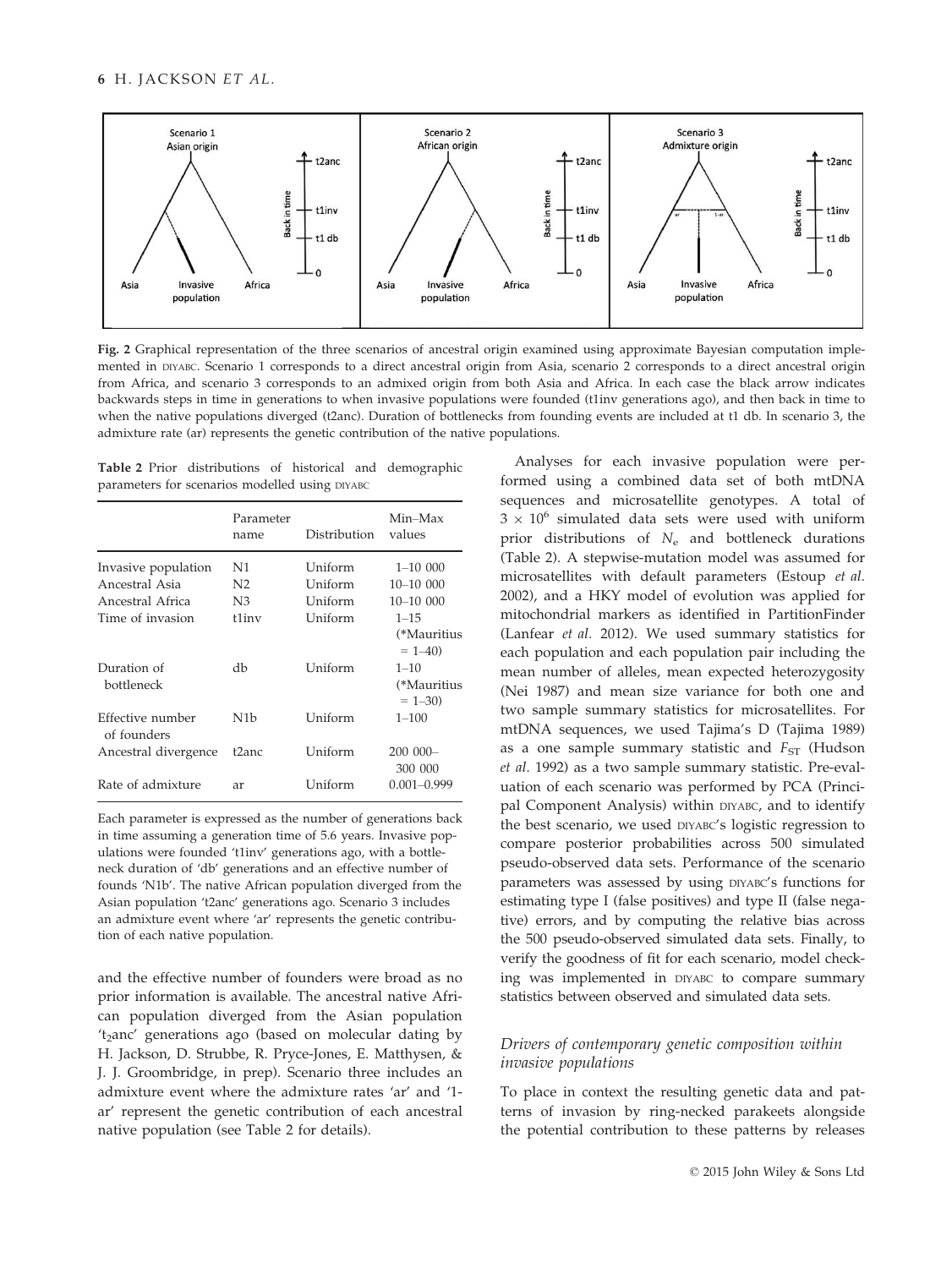or escapes of pet parakeets, all import records of ringnecked parakeets between 1975 and 2007 from the ancestral native ranges (Asia and Africa) were obtained for Spain, Italy, UK, Germany, Netherlands, Belgium and France from the CITES Trade Database (CITES 2014). No equivalent trade information was available for the genetically sampled populations on Mauritius or Seychelles. The limited available CITES data only allowed for a simplistic measure of propagule pressure based on number of imports per European country from Asia and Africa. Chi-square tests were used to verify whether the distribution of Asian vs. African mtDNA haplotypes detected across Europe differed from that expected by propagule pressure, whereby distributions in the invasive range ought to reflect relative quantities of parakeet imports from Asia and Africa (CITES trade data). To compare the observed genetic composition of European parakeet populations derived from microsatellite data with expectations based on propagule pressure, the genetic composition of all populations within a country was averaged, as CITES trade data are only available at the country level. Using the proportion of Asian/African birds documented as having been imported into each European country, and the proportion of Asian/African genes observed from the genetic data for each country, a binomial GLM was applied to test for differences between the proportions of imported and observed Asian/African genes.

#### *Genetic patterns and temperature differences between ancestral native and invasive ranges*

During the invasion of Europe, ring-necked parakeets have shifted their climatic niche towards colder areas (Strubbe *et al.* 2015). As sample sizes are too limited to carry out haplotype-level tests of niche conservatism (*sensu* Broennimann *et al.* 2012), we apply two alternative tests to verify whether the distribution of haplotypes between and within invasive European parakeet populations is associated with temperature differences between ancestral native and invasive ranges. Given the species-level niche shift along a temperature gradient, haplotypes characterized by a lower cold niche limit in the ancestral native range can be expected to be more successful at invading colder parts of Europe. Using the maximum latitude at which haplotypes occur in the ancestral native range as a proxy for tolerance of cold temperatures, and focusing on the predominant Asian haplotypes, the following tests were performed. First, the maximum native-range latitude of haplotypes was correlated with their prevalence across European populations (Table S3, Supporting information). Second, a weighted average maximum native-range latitude for each European population was calculated (i.e. weighing the maximum native-range latitude of each haplotype present in a European population according to its prevalence in that population). This weighted average latitude was then correlated with the latitude of the European population, to test the hypothesis that haplotypes associated with colder temperatures in the ancestral native range will be more prevalent in northern European parakeet populations.

#### Results

#### *Ancestral origins of invasive populations*

A total of 868 bp of DNA sequences were obtained from the mtDNA control region spanning the hypervariable domain I and conserved domain II (522 bp), and cytochrome *b* (346 bp) gene for 696 specimens from the invasive ranges (Table S1, Supporting information) and 96 museum native range specimens (58 from Asia and 38 from Africa). Owing to the fragile nature of the DNA derived from museum samples, partial sequences (196–868 bp) were obtained for some specimens. A total of 819 specimens from the invasive range were genotyped at 10 microsatellite loci (Table S1, Supporting information), and 92 specimens from the native range (56 from Asia and 36 from Africa). No linkage disequilibrium was detected between pairs of microsatellite loci following Bonferroni corrections (Rice 1989). Deviations from Hardy–Weinberg equilibrium were detected at two of the 10 loci across all populations combined (*Peq*02 and *Peq*15). Estimated frequencies of null alleles ranged between 0.003- and 0.084% per locus. The museum specimen genotyping error rates were 3.89%, and the estimated frequencies of null alleles per locus ranged between 0.003 and 0.460%.

In total, 44 unique haplotypes were identified from the 96 museum samples representing ring-necked parakeets across their ancestral native range. When the mtDNA sequence data derived from the ancestral native and invasive populations were combined, a total of 74 haplotypes were identified (Table S4, Supporting information). A total of 14 haplotypes were shared between both the ancestral native and invasive ranges. However, 30 haplotypes were found only in the invasive populations and were not detected in the ancestral native range. These haplotypes mainly clustered with haplotypes found in the Asian ancestral native range (Fig. 3). The majority of haplotypes shared between the ancestral native and invasive range were of Asian origin, predominately from Pakistan and northern regions of India (Fig. 4). Of the 14 invasive haplotypes identified from the ancestral native range, 12 were of Asian origin (comprising 602 sequenced parakeet individuals), whereas only two were of African origin (comprising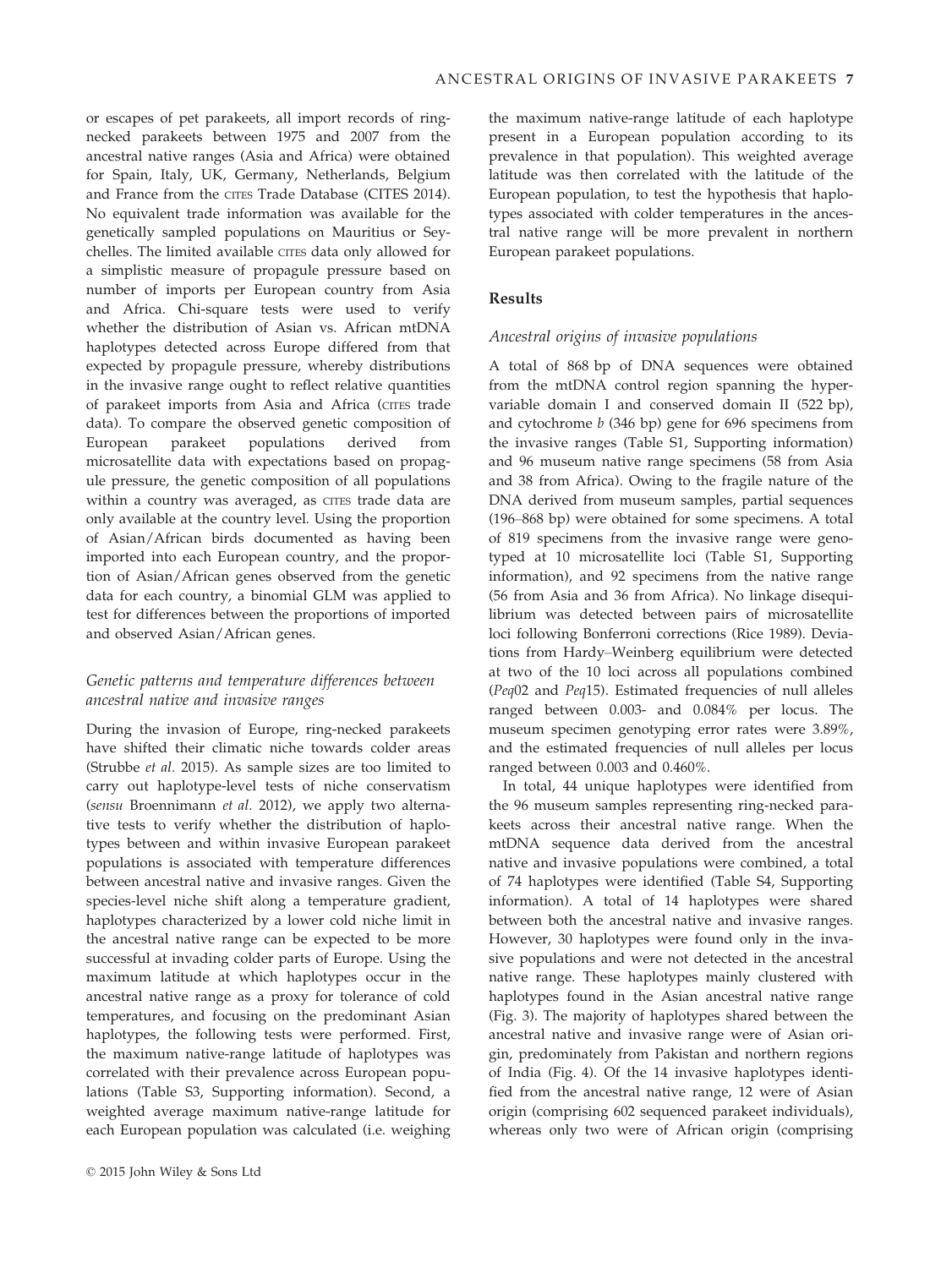

Fig. 3 Median joining haplotype network comprising 44 mitochondrial (mtDNA) haplotypes shared between the native and invasive ranges, and an additional 30 haplotypes observed from the invasive range. Haplotypes from the invasive distributions are in grey. Native haplotypes are coloured according to the subspecies designation given on the label of each museum specimen; Asian subspecies = *Psittacula krameri borealis,* orange, and *P. k. manillensis*, blue; African subspecies = *P. k. krameri*, red, and *P. k. parvirostris,* green*.* Circles are proportional to haplotype frequency.

four sequenced parakeet individuals); a haplotype from Ethiopia was detected in an individual from the Greater London population, and a haplotype from Sudan (Darfur) was detected in two Greater London individuals and in an individual from the Heidelberg population in Germany. In contrast, a single common haplotype detected in numerous locations in Asia was frequently detected across the invasive range. This haplotype was found in high frequencies in Bonn (37.9%), Brussels (58.4%), Seychelles (100%), Heidelberg (95.8%), Wiesbaden (67.5%), Amsterdam (84.2%), Utrecht (100%), Rotterdam (51.3%), The Hague (46.1%) and Greater London (59.9%). Invasive populations in Seville, Madrid and on Mauritius all predominately shared a second haplotype from Asia (Asia\_Punjab\_5), which was also detected in the Greater London population (14.9%).

A STRUCTURE analysis using ancestral native range microsatellite data only revealed a  $\Delta K$  statistic suggesting two distinct population clusters, one in Asia and one in Africa (*K* = 2; Evanno *et al.* 2005). Assignment probabilities indicated that all individuals from the ancestral range (apart from a single African specimen which was assigned to the Asian cluster) were unambiguously assigned to one of the two clusters (cluster 1; *q* = 0.816–0.982, cluster 2; *q* = 0.857–0.990), with each cluster corresponding to these two continental ranges  $(K = 2, \text{ using subspecies prior; } lnK = 12.65 \text{ and}$  $\Delta K = 8.36$ , using location prior;  $\ln K = 50.54$  and  $\Delta K = 9.62$ ). These results were used to infer genetic clustering for use in our DIYABC modelling. Using approximate Bayesian modelling, implemented with DIYABC, scenario 3 was the best-supported model under a logistic regression (posterior probability >0.9) in all populations (Table 3), indicating these invasive populations most likely derive from an admixture of both ancestral Asian and African sources. The type I error from scenario three across all invasive populations was 0%, whilst combining all simulations across the two alternative scenarios resulted in a type II error varying between 0 and 2.8% (Table 3). In support of scenario 3, the observed summary statistics were generally concordant with the simulated data set (Table S5, Supporting information), and the priors were not biased (Table S6, Supporting information).

Our additional analysis of the microsatellite data for each invasive population using STRUCTURE [i.e. the analysis whereby we assumed two putative ancestral source populations (Asia, Africa)] also supports the approximate Bayesian computation scenario, and these results were used to infer the proportions of ancestry from each ancestral native source population for each of the invasive populations. All invasive populations demonstrated a higher assignment probability to the Asian cluster, suggesting a stronger Asian (rather than African) contribution to the genetic make-up of the invasive populations (Brussels  $= 68\%$ , Heidelberg = 71%, Wiesbaden =  $66\%$ , Bonn =  $66\%$ ,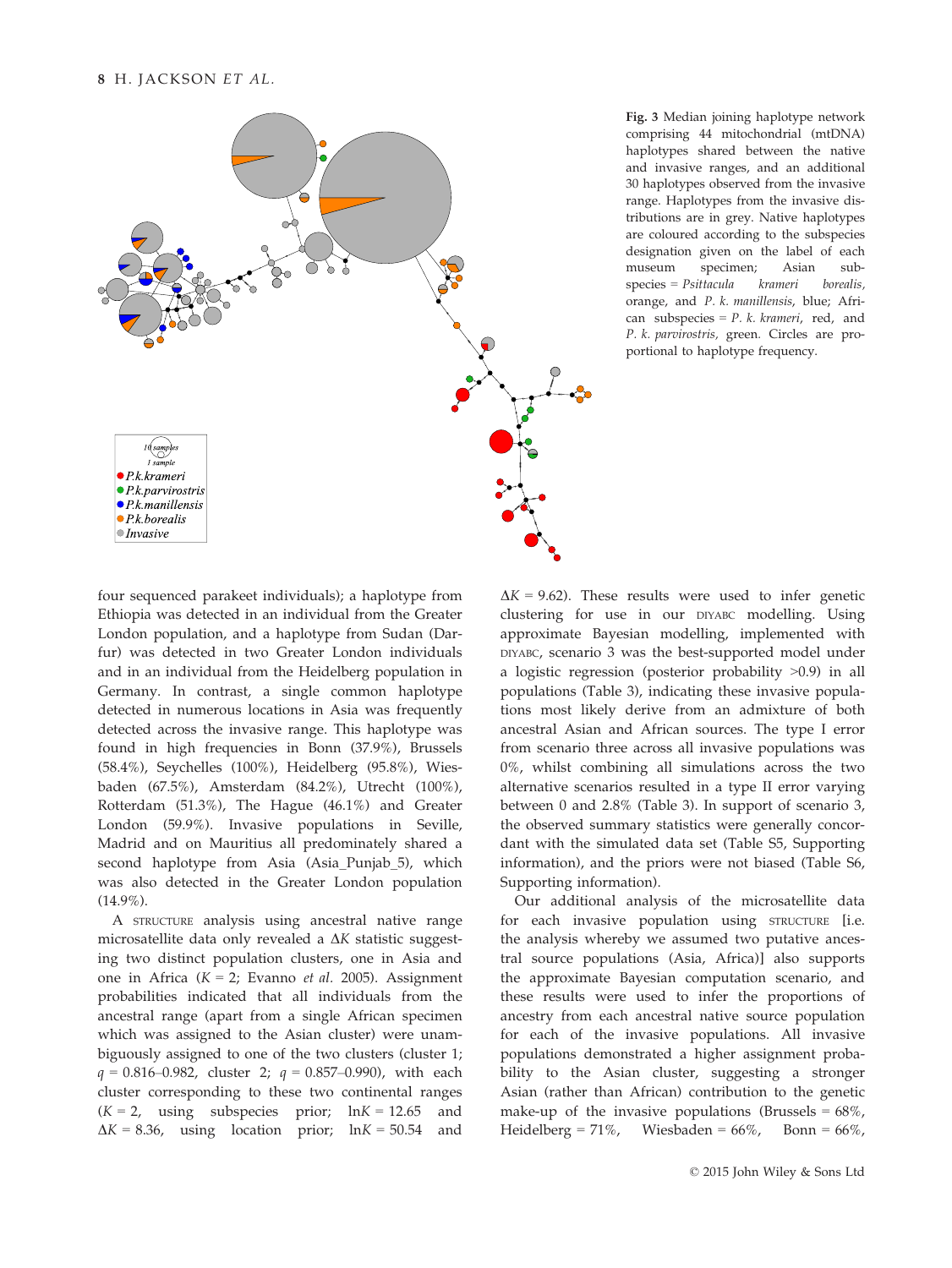

Fig. 4 Distribution of 74 haplotypes across the native and invasive range of *Psittacula krameri,* based on 868 bp of mitochondrial DNA (mtDNA). (a) pie charts represent the approximate location of each museum specimen. Different colours relate to different haplotypes. (b and c) pie charts represent the frequency of native mtDNA haplotypes detected within each invasive population across Europe, Mauritius and Seychelles (for observed frequencies for each population, see Table S4, Supporting information). Black proportions indicate mtDNA haplotypes detected in invasive populations that were not detected in the native range. Locations of pie charts represent the approximate geographical location of the samples (exact coordinates/location details are given Table S2, Supporting information).

Table 3 Posterior probabilities (confidence intervals) and type I and type II errors in support of scenario 3, modelled in DIYABC, for each invasive population of ring-necked parakeet

| Invasive<br>population | Posterior probability<br>(CI) | Type I<br>error | Type II<br>error |
|------------------------|-------------------------------|-----------------|------------------|
| <b>Brussels</b>        | 1.0000 (1.0000, 1.0000)       | 0.00            | 0.002            |
| Heidelberg             | 0.9999(0.9998, 1.0000)        | 0.00            | 0.01             |
| Wiesbaden              | 0.9997(0.9991, 1.0000)        | 0.00            | 0.01             |
| Bonn                   | 0.9998(0.9989, 1.0000)        | 0.00            | 0.008            |
| Dusseldorf             | 0.9934(0.9824, 1.0000)        | 0.00            | 0.028            |
| Seville                | 0.9998(0.9992, 1.0000)        | 0.00            | 0.006            |
| Greater London         | 0.9998 (0.9989, 1.0000)       | 0.00            | 0.004            |
| Rotterdam              | 1.0000 (1.0000, 1.0000        | 0.00            | 0.01             |
| The Hague              | 0.9447 (0.8273, 1.0000)       | 0.00            | 0.006            |
| Amsterdam              | 0.9997(0.9989, 1.0000)        | 0.00            | 0.014            |
| Mauritius              | $0.9948$ $(0.8945, 1.0000)$   | 0.00            | 0.014            |

Dusseldorf =  $64\%$ , Seville =  $67\%$ , Madrid =  $60\%$ , Greater London =  $60\%$ , Tuscany =  $94\%$ , Marseille =  $86\%$ , Rotterdam =  $63\%$ , The Hague =  $71\%$ , Amsterdam =  $69\%$ , Utrecht =  $78\%$ , Mauritius =  $68\%$ and Seychelles =  $83\%$ ; Fig. 5).

#### *Genetic patterns and information from the bird pet trade*

Between 1984 (the earliest ring-necked parakeet trade record available from CITES) and 2007, before the EU ban on the trade of wild birds was implemented (Commission Regulation (EC) No.318/2007), a total of 109 467 ring-necked parakeets were imported from the Asian ancestral native range and 37 072 from the African ancestral native range (Table 4) into the EU countries included in this study (the proportions equate to 74.7% from Asia and 25.3% from Africa). Imports from Africa into Europe were only received from Senegal, whereas imports from Asia were received from a wider geographic source including India, Pakistan, Sri Lanka and Bangladesh. The source composition of imported parakeets also varied considerably between countries; for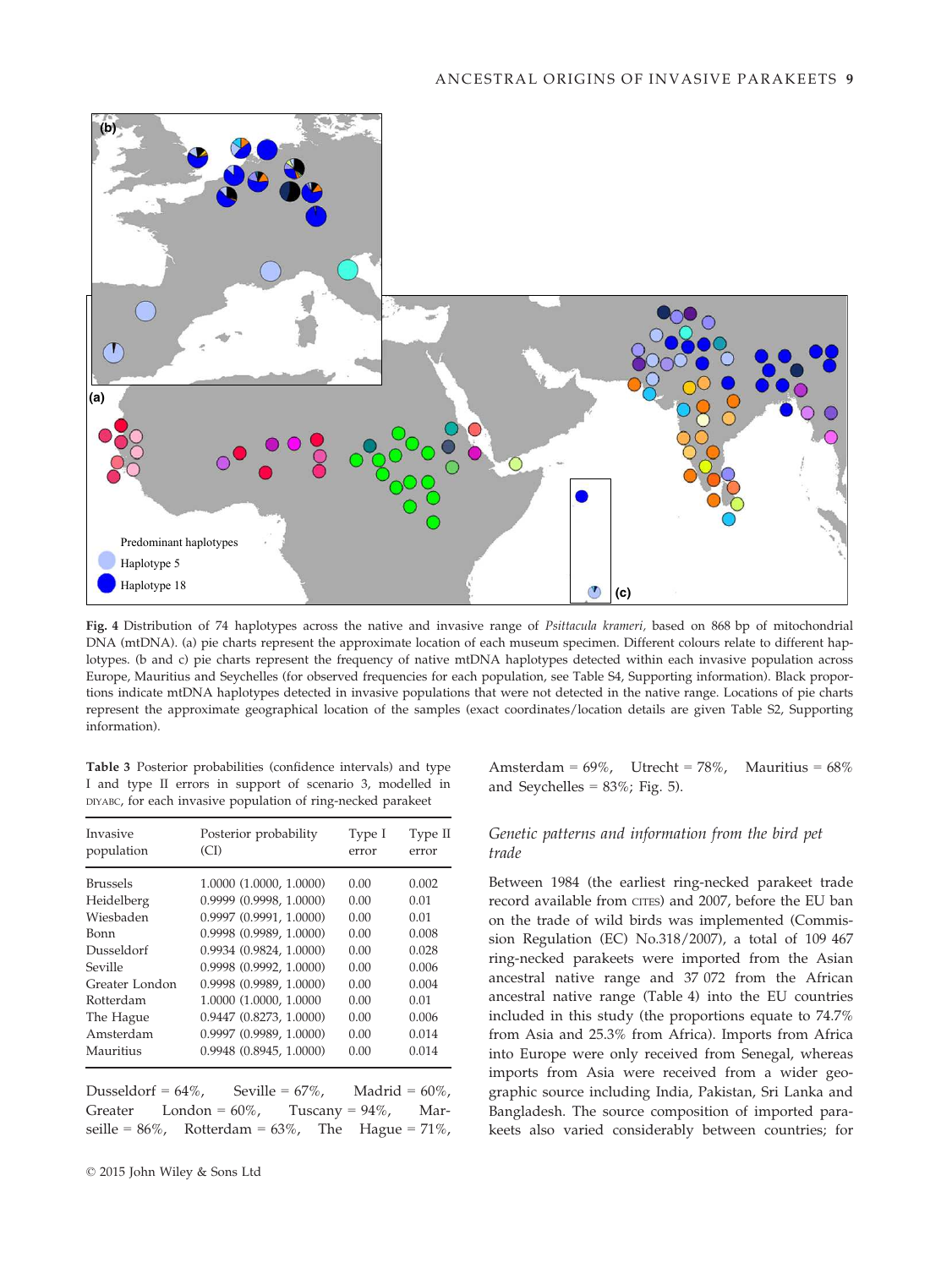

Fig. 5 (a) Genetic clustering of ring-necked parakeet from their native range using a Bayesian clustering approach in STRUCTURE and 10 microsatellite loci, to determine the optimal number of native range clusters (*K* = 2). (b) Assignment of invasive ring-necked parakeets to their putative native ancestral sources using '*popflaginfo'* option in STRUCTURE. (c) STRUCTURE output, groups labelled 1–16 are from invasive ranges, groups labelled 17 and 18 are from the native range. From left to right; 1. Amsterdam, 2. Bonn, 3. Brussels, 4. Dusseldorf, 5. Marseille, 6. The Hague, 7. Heidelberg, 8. Madrid, 9. Mauritius, 10. Rotterdam, 11. Seville, 12. Seychelles, 13. Tuscany, 14. Greater London, 15. Utrecht, 16. Wiesbaden, 17. Asia, 18. Africa.

Table 4 Total number of ring-neck parakeets imported into countries in the invasive range between 1984–2007 (CITES 2014)

| Importer    | Total global imports | India    | Pakistan | Sri Lanka | Bangladesh | Total imports<br>from Asian range | Total imports from<br>African range (Senegal) |
|-------------|----------------------|----------|----------|-----------|------------|-----------------------------------|-----------------------------------------------|
|             |                      |          |          |           |            |                                   |                                               |
| UK          | 16 520               | 4607     | 18       | $\theta$  |            | 4627                              | 10 39 6                                       |
| Netherlands | 7206                 | 4277     | 1500     | 4         |            | 5781                              | 201                                           |
| Germany     | 11 967               | 2479     | 753      | $\theta$  |            | 3232                              | 7682                                          |
| Belgium     | 5639                 | 2469     |          | $\Omega$  | 0          | 2471                              | 2020                                          |
| France      | 1620                 | $\theta$ | $\Omega$ | $\theta$  | 0          |                                   | 1053                                          |
| Italy       | 53 167               | $\theta$ | 45 316   | $\theta$  | 4          | 45 320                            | 3556                                          |
| Spain       | 62 334               | 0        | 48 036   | $\theta$  |            | 48 036                            | 12 164                                        |

Imports from the African range are all from Senegal. No import data is available for Mauritius or Seychelles.

example, all imports into France were from Senegal (1053 parakeets), whilst all Asian imports to Spain and Italy were from Pakistan (48 036 and 45 316 parakeets, respectively). Greater London, Germany and France received larger numbers of ring-necked parakeets from Senegal than from Asia.

A comparison of the observed distribution of haplotypes detected across Europe (12 Asian and 2 African haplotypes) against an equal expectation (seven Asian, seven African) suggests that Asian haplotypes are more common across Europe than expected  $(\chi_1^2 = 7.14,$ *P* < 0.01). However, accounting for the known skew in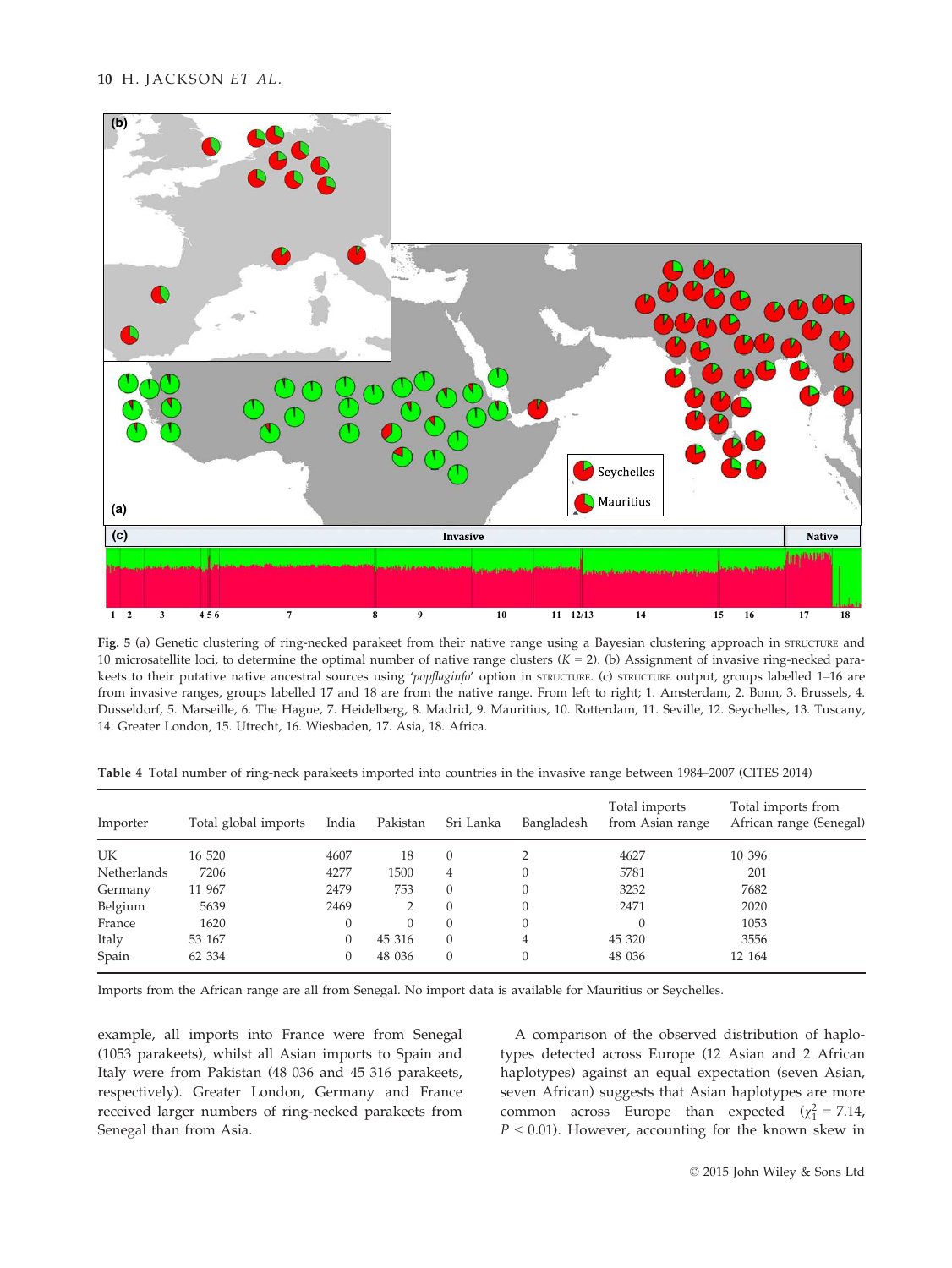propagule pressure (from Asia: 109 467 birds imported (75%) vs. from Africa: 37 072 birds (25%), Table 4) indicates (after rounding) that the corrected expected proportion is 10 Asian vs. four African haplotypes, and against this null expectation, the observed difference fails to reach significance ( $\chi^2$  = 1.40, *P* = 0.24). No relationships were observed between microsatellite-based estimates of the proportion of Asian/African genes observed in European countries and the proportion of Asian/African birds imported into each country (GLM coefficient = 0.121, SE = 0.764, *t* = 0.159, *P* = 0.880).

Compared to expectations based on propagule pressure, Asian genes made up a larger than expected percentage of the population in Italy (propagule pressure: 93% Asian imports vs. 94% Asian genes observed in the population), the UK (31% imports vs. 60% genes), Germany (30% imports vs. 67% genes), Belgium (55% imports vs. 68% genes and France (0% imports vs. 86% genes). The proportion of Asian genes detected was lower than expected in Spain (80% imports vs. 64% genes) and the Netherlands (97% imports vs. 70% genes).

#### *Genetic patterns and temperature differences between ancestral native and invasive ranges*

Haplotypes with a higher maximum native-range latitude (i.e. associated with colder temperatures in the ancestral native range) are more prevalent in invaded Europe  $(r_{23} = 0.58, P \le 0.01;$  haplotype prevalence across Europe log transformed). This result holds when comparing the maximum native-range latitude of haplotypes detected in Europe with haplotypes not detected  $(t_{17.11} = 3.74, P < 0.01)$ . The weighted average maximum native-range latitude of haplotypes present in a European parakeet population was positively and significantly correlated with the latitude of that population  $(r_{12} = 0.54, P < 0.05;$  Fig. 6). Yet, despite our efforts to collect as much data as possible from southern European populations, our data set is biased towards more northern populations (i.e. eight northern European populations vs. four southern). Moreover, of the four southern populations, all but Seville have limited sample sizes. We therefore carried out a jackknife resampling in which each southern European parakeet population was omitted from the data set. Our findings that haplotypes with higher maximum native-range latitude are more prevalent in invaded Europe and that haplotypes detected in Europe have higher maximum native-range latitudes than haplotypes not detected are robust to jackknife resampling. However, the correlation between the weighted average maximum native-range latitude of haplotypes present in a European parakeet population and the latitude of that population is only robust to the removal of the Tuscany population. The correlation fails to achieve statistical significance when



Fig. 6 (a) Occurrence and frequency of native Asian mitochondrial (mtDNA) haplotypes in Europe according to their (b) native Asian range maximum cold niche limits. Specimens belonging to mtDNA haplotypes with high maximum latitudes (i.e. cold-tolerance) are depicted in blue. Specimens belonging to haplotypes present in Asia but not detected in Europe are shown by smaller black dots. The shaded background of each map indicates minimum temperature of the coldest month (darker shading represents colder temperatures). Black stars indicate latitude gradient.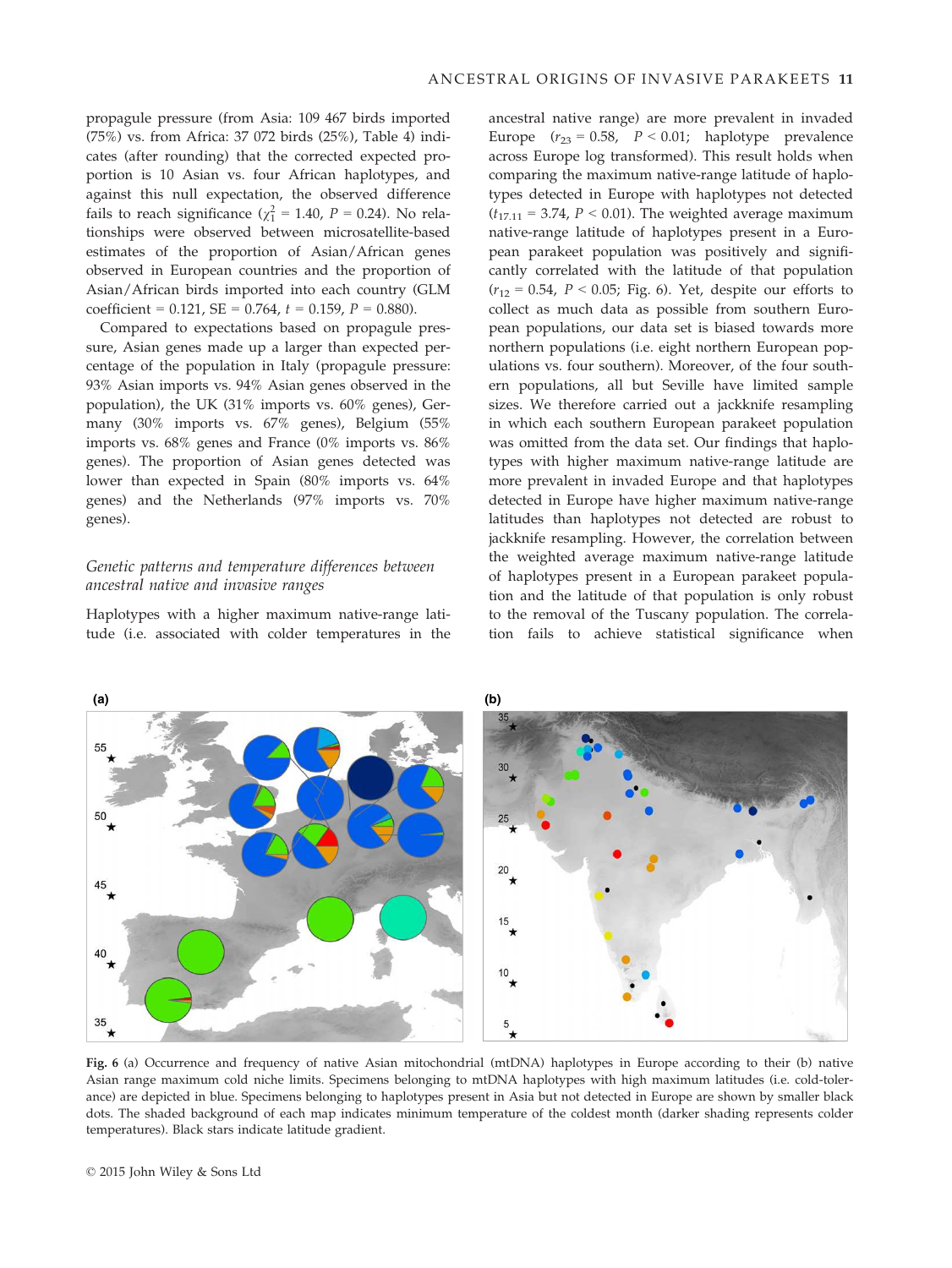omitting any of the other southern European parakeet populations (Table S7 and S8, Supporting information). Lastly, it should be noted that in our data set, latitude is strongly correlated with temperature (correlation between minimum temperature of the coldest month (derived from Hijmans *et al.* 2005) and latitude:  $r = 0.94$ ,  $P < 0.0001$ ). Replacing latitude with temperature consequently does not affect our results (Table S9, Supporting information).

#### Discussion

By combining extensive sampling across native and invasive geographical ranges, this study is the first to establish the genetic ancestral origins of a global avian invader, the ring-necked parakeet. Both mtDNA and nuclear markers reveal the Asian native range to be the predominant ancestral source for the invasive populations established across Europe and the Indian Ocean islands. This observed genetic pattern in the invasive range is consistent with propagule pressure, in the form of parakeets imported from the ancestral native Asian vs. African ranges for the pet trade. Our results also indicate that, in Europe, haplotypes originating from northern Asia occur in higher frequencies, which may be explained by smaller differences in temperature between the ancestral native and invasive ranges of these haplotypes. Interestingly, 30 haplotypes were identified in the invasive ranges but not in the ancestral native ranges. We suspect that these haplotypes may be present in the native ranges but were not detected by our sampling (96 native samples vs 696 invasive samples); alternatively, they may be a result of admixture between ring-necked parakeets originating from different ancestral native continents. Below, we discuss the supporting evidence for each alternative explanation and their likely levels of influence on the observed patterns.

#### *Genetic patterns and temperature differences between ancestral native and invasive ranges*

Strubbe *et al.* (2015) found that intraspecific climatic niche variation is present among native-range ringnecked parakeet phylogeographic lineages and that including this niche variation into ecological niche models (which are statistical techniques that link the occurrence of species to aspects of the environment; Elith *et al.* 2006) improves the accuracy of predictions of parakeet occurrence across Europe. Here, we show that the most prevalent mtDNA haplotypes in the invasive populations either have a wide ancestral native distribution, spanning almost the entire Indian subcontinent or originate from across Pakistan and the northern areas

of India, the native range of *P. k. borealis*. As parakeets carrying these haplotypes tolerate colder parts of the ancestral native range, our results suggest that their higher prevalence across Europe [and the higher accuracy of ecological niche model forecasts accounting for intraspecific niche variation found by Strubbe *et al.* (2015)] can potentially be explained by a higher establishment success and subsequent survival of individuals with these haplotypes in the cooler parts of the parakeets' invasive range. Theory predicts that because of physiological limits, for endotherms, tolerance to cold is more likely than tolerance to high temperatures (Sunday *et al.* 2012; Araújo et al. 2013). Indeed, given the temperature differences between ancestral native and invasive ranges, parakeets have not been introduced to areas warmer than their ancestral native range. Even parakeets with haplotypes from the coldest parts of the ancestral native range experience, in their native range, temperatures similar to those of the warmer parts of the invasive range (such as Seville, Mauritius and Seychelles). The fact that haplotypes associated with warmer parts of the ancestral native range (i.e. southern Asia) are more frequently found in more southern and thus warmer invasive populations (Seville) suggests that for these haplotypes, temperature differences with the more northerly invasive populations in Greater London, Netherlands, Belgium and Germany may be too large to tolerate.

Several eco-evolutionary scenarios have been proposed to explain the invasiveness of populations. Evolutionary changes can occur independently at each introduction location, adaptation may take place at an initial site of invasion with other areas subsequently invaded from this site or alternatively, and key evolutionary changes for invasion may arise in the ancestral native range, before introduction in the invaded range (Hufbauer *et al.* 2012). For example, by combining ecological niche modelling techniques with common-garden experiments and genetic data, Rey *et al.* (2012) showed that the invasion of Mediterranean Israel by the tropical ant *Wasmannia auropunctata* could be explained by adaptation to cold at the southern limit of the ancestral native range before introduction to Israel. Such an invasion scenario, termed 'prior adaption' by Hufbauer *et al.* (2012; not to be confused with pre-adaption, which implies a change of function), may also explain the invasion of ring-necked parakeets, as our results point to a prior adaptation of certain haplotypes to colder conditions in the northern parts of the parakeets' ancestral native Asian range.

Yet, given our limited sampling of southern European parakeet populations, more research is needed to conclusively rule out alternative explanations. More data on the distribution of parakeet haplotypes across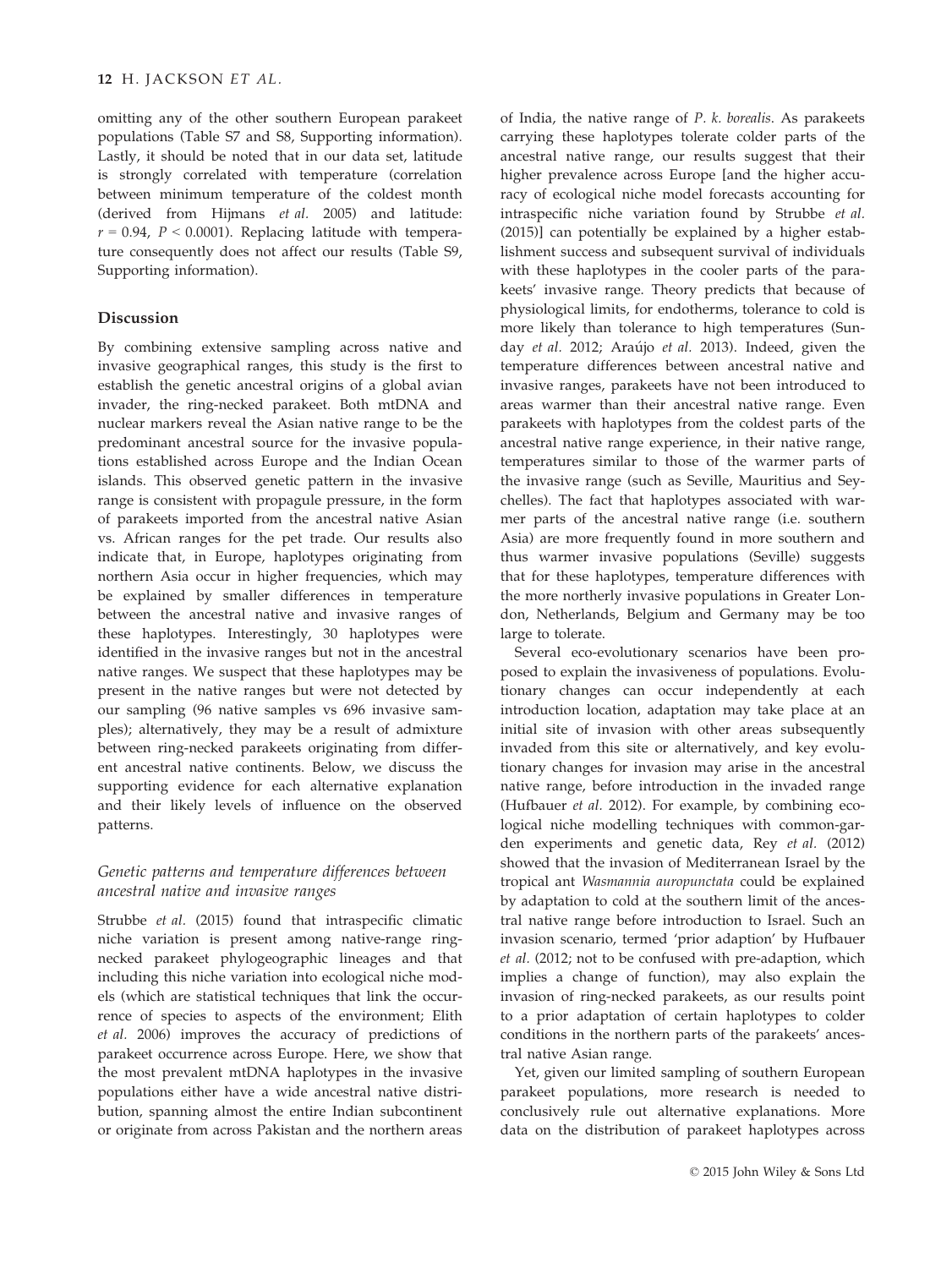Europe are needed to run meaningful ecological niche models (*sensu* Hernandez *et al.* 2006) aimed at delineating candidate geographical source areas for haplotypes across the ancestral native range. Such models could provide another independent line of evidence for climatic similarities between ancestral native and invaded regions as driver of parakeet invasion success in Europe. European parakeet populations experience climates colder than their ancestral native range, but experimental common-garden experiments for verifying whether cold adaptation occurred during invasion are impractical with such a long-lived vertebrate species. However, recent advances in genomic methods permit using genomic signatures of selection to identify genes associated with adaptation during invasion and in response to differencing climates, without requiring common-garden experiments (Chown *et al.* 2014). Future population sampling for genetic analyses should focus specifically on parakeet populations established within geographical regions identified by ecological niche models. Genome-wide analyses of both contemporary and historic (i.e. from museum specimens) ring-necked parakeet DNA allow assessing the temporal dynamics of evolutionary change during invasion (Smith *et al.* 2011), as well as elucidating demographic footprints of past climate change in native populations (Miller *et al.* 2012). Such analyses can strongly improve the inference of invasion history and provide a long-term perspective for understanding how selection pressures during invasion impact species invasion success (Hoffmann & Sgro 2011; Chown *et al.* 2014).

#### *Evidence for an influence of bird trade*

Analyses of nuclear and mtDNA evidences a predominantly Asian origin for the invasive populations of ringnecked parakeets, which is consistent with expectations from the bird pet trade, as about 75% of all ring-necked parakeets imported in Europe originate from Asia. Cassey *et al.* (2004) reported that successful colonizations of invasive parrots are most likely to be attributed to those species that are traded and kept as pets. Recent research suggests that wild-caught parrots demonstrate acute stress responses, behaviours which can make them more adept at escaping from captivity and surviving in novel wild environments, thus contributing to their success as an invasive species (Carrete & Tella 2008; Cabezas *et al.* 2012). Strubbe & Matthysen (2009b) found that most ring-necked parakeet populations in Europe stem from unintentional escapes of cage birds, supporting the use of the proportion of Asian vs. African birds imported as (an admittedly rough) proxy of propagule pressure. Similarly, Russello *et al.* (2008) and Edelaar *et al.* (2015) found that geographic origins of monk

parakeets (*Myiopsitta monachus*) introduced across the US were concordant with trapping records from the native range, suggesting that propagule pressure exerted by the international pet bird trade contributed to the distribution of genetic diversity across the monk parakeets' invasive range.

At the European level, genetic patterns are thus in line with expectations based on propagule pressure, but interestingly, some countries, such as the UK, received much larger numbers of imports from Africa compared to other countries, yet this difference is not reflected in their mtDNA and nuclear composition. Conversely, Seville, the warmest European parakeet population, exhibits a larger amount of African genes than expected based on trade patterns. Such mismatches may be due to the fact that populations such as Greater London were established prior to the earliest available trade records (ringnecked parakeets were recorded as breeding in 1971; Balmer *et al.* 2013), to stochastic genetic processes such as founder effects or genetic drift, or may alternatively be caused by Asian and African ring-necked parakeets differing in their prior adaptation to one or more aspects of the environment (e.g. climate, association with human disturbance, breeding phenology).

Whilst our findings demonstrate that the total number of parakeets imported into European countries influences the current genetic makeup of European parakeet populations, recent studies employing transport network topology analyses (i.e. which account for factors such as yearly fluctuations in number of species imported) have shown that trade can also influence biological invasions in more subtle manners (e.g. see Banks *et al.* 2015). To facilitate such further analyses, we provide more detailed CITES data used in this study in Tables S10 and S11 (Supporting information). Lastly, it should be noted that to fully unravel how eco-evolutionary scenarios lead to the emergence of invasive populations, higher resolution data on the origin of source populations and propagule pressure may be needed. For example, although we have no evidence to assume this, theoretically speaking, it could be possible that the higher prevalence of north Asian haplotypes in Europe is not due to a prior adaptation to colder environments, but to larger amounts of northern vs. southern Indian parakeets introduced and escaped in Europe. CITES trade data are only available at the country level, and this crude proxy for propagule pressure thus does not allow testing for such a scenario.

#### Conclusions

Our study has provided the first substantial insights into the ancestral origins of ring-necked parakeets across their widespread invasive range. Our findings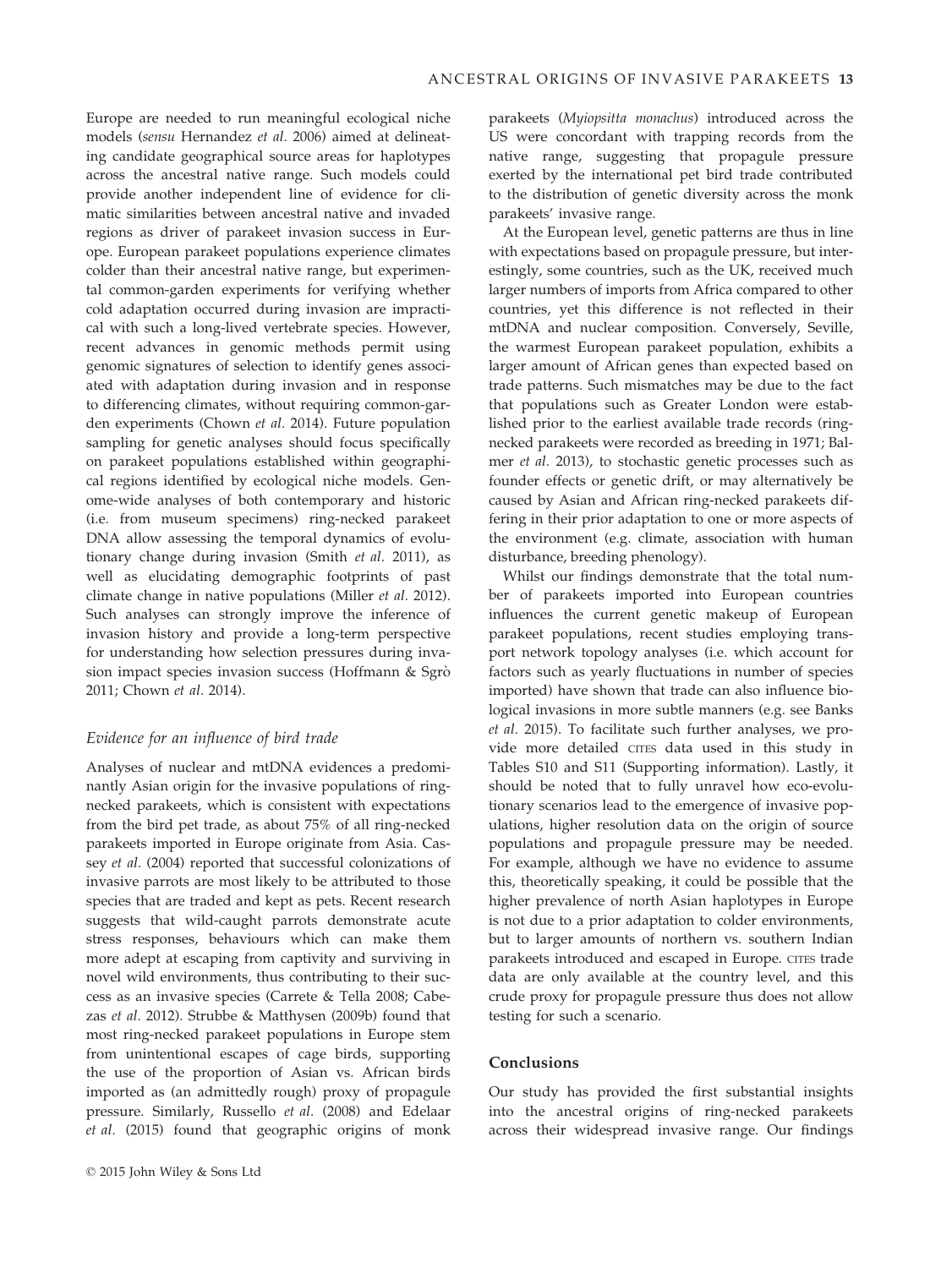#### 14 H. JACKSON *ET AL.*

provide strong evidence that the invasive populations predominately comprise birds of Asian ancestry, in particular from the northern areas of the ring-necked parakeets' range in Asia. Our data also suggest that a combination of nonrandom effects from prior adaptation to cold in the northern parts of the ancestral native Asian range, along with high levels of trade in birds, has influenced the signatures of ancestral origin within the invasive populations of ring-necked parakeets. This proposed eco-evolutionary scenario, shaped by a large number of importations from Asia and subsequently influenced by prior adaptation to cold climates in the ancestral native range, represents an important first step in reconstructing pathways of invasion. Our identification of the ancestral origins of invasive ring-necked parakeets provides crucial information that can be applied to further studies such as ecological niche models aimed at predicting areas at risk of invasion by this species, and ultimately to inform decision-makers tasked with developing future policy of invasive alien species. Based on our findings, such policy should, in addition to controlling global trade of wild birds, also incorporate measures to control or prohibit the commercial breeding and keeping of parrots as pets in regions outside of their native ranges. Our findings provide an important contribution for understanding the evolutionary adaptation of a globally invasive species in a novel environment.

#### Acknowledgements

We thank members of the public for collecting ring-necked parakeet feathers. Many thanks to Pim Edelaar, Michael Braun, Detlev Franz and the Seychelles Island Foundation (SIF) for providing contemporary feather and DNA samples. Our thanks also go to Yann Bourgeois and Peter Shum for providing invaluable help with DIYABC analysis. Microsatellite genotyping was performed at the NERC Biomolecular Analysis Facility at the University of Sheffield, UK. D.A.Dawson kindly provided support and guidance on genotyping. During this research, D.S was employed by the FWO Vlaanderen and the University of Antwerp. Laboratory work on the historical samples was funded by a 'BOF-Kleine Projecten (KP)' grant of the University of Antwerp, and a 'Krediet aan Navorsers' grant of the FWO Vlaanderen awarded to D.S. We would also like to thank the reviewers for their comments, which helped to improve this manuscript. The authors would like to acknowledge the support provided by the European Cooperation in Science and Technology COST Action ParrotNet (ES1304), 'European network on invasive parakeets: Understanding invasion dynamics and risks to agriculture and society'.

#### References

Ahmad S, Khan HA, Javed M (2012) An estimation of roseringed parakeet (*Psittacula krameri*) depredations on citrus, guava and mango in orchard fruit farm. *International Journal of Agriculture and Biology*, 14, 149–152.

- Allendorf FW, Lundquist L (2003) Introduction: population biology, evolution and control of invasive species. *Conservation Biology*, 17, 24–30.
- Araújo MB, Ferri-Yáñez F, Bozinovic F, Marquet PA, Valladares F, Chown SL (2013) Heat freezes niche evolution. *Ecology Letters*, 16, 1206–1219.
- Ascunce MS, Yang CC, Oakey J *et al.* (2011) Global invasion history of the fire ant *Solenopsis invicta*. *Science*, 331, 1066– 1068.
- Balmer D, Gillings S, Caffrey B, Swann B, Downie I, Fuller R (2013) *Bird Atlas 2007*–*11: The Breeding and Wintering of Birds in Britain and Ireland*. British Trust for Ornithology Books, Thetford, UK.
- Bandelt H, Forster P, Rohl A (1999) Median-joining networks for inferring intraspecific phylogenies. *Molecular Biology and Evolution*, 16, 37–48.
- Banks NC, Paini DR, Bayliss KL, Hodda M (2015) The role of global trade and transport network topology in the human-mediated dispersal of alien species. *Ecology Letters*, 18, 188–199.
- Blackburn T, Cassey P, Lockwood J (2009) The role of species traits in the establishment success of exotic birds. *Global Change Biology*, 15, 2852–2860.
- Blackburn TM, Lockwood JL, Cassey P (2015) The influence of numbers on invasion success. *Molecular Ecology*, 24, 1942– 1953.
- Broennimann O, Fitzpatrick MC, Pearman PB *et al.* (2012) Measuring ecological niche overlap from occurrence and spatial environmental data. *Global Ecology and Biogeography*, 21, 481– 497.
- Butler C (2003) *Population Biology of the Introduced Rose-Ringed Parakeet Psittacula krameri in the UK*. PhD Thesis, University of Oxford, Oxford, UK.
- Butler C, Creswell W, Gosler A, Perrins C (2013) The breeding biology of Rose-ringed parakeets *Psittacula krameri* in England during a period of rapid population expansion. *Bird Study*, 60, 527–532.
- Cabezas S, Carrete M, Tella JL, Marchant TA, Bortolotti GR (2012) Differences in acute stress responses between wildcaught and captive bred birds: a physiological mechanism contributing to current avian invasions? *Biological Invasions*, 15, 521–527.
- Caplat P, Coutts S, Buckley YM (2012) Modelling population dynamics, landscape structure, and management decisions for controlling the spread of invasive plants. *Annals of the New York Academy of Sciences*, 1249, 72–83.
- Carrete M, Tella J (2008) Wild-bird trade and exotic invasions: a new link of conservation concern? *Frontiers in Ecology and the Environment*, 6, 207–211.
- Cassey P, Blackburn T, Russell GJ, Jones KT, Lockwood J (2004) Influences on the transport and establishment of exotic bird species: an analysis of the parrots (*Psittaciformes*) of the world. *Global Change Biology*, 10, 417–426.
- Chapin F, Zavaleta ES, Eviner V *et al.* (2000) Consequences of changing biodiversity. *Nature*, 405, 234–242.
- Cheke A, Hume JP (2008) *Lost Land of the Dodo*. T & AD Poyser, London, UK.
- Chown SL, Hodgins KA, Griffin PC, Oakeshott JG, Byrne M, Hoffmann AA (2014) Biological invasions, climate change and genomics. *Evolutionary Applications*, 8, 23–46.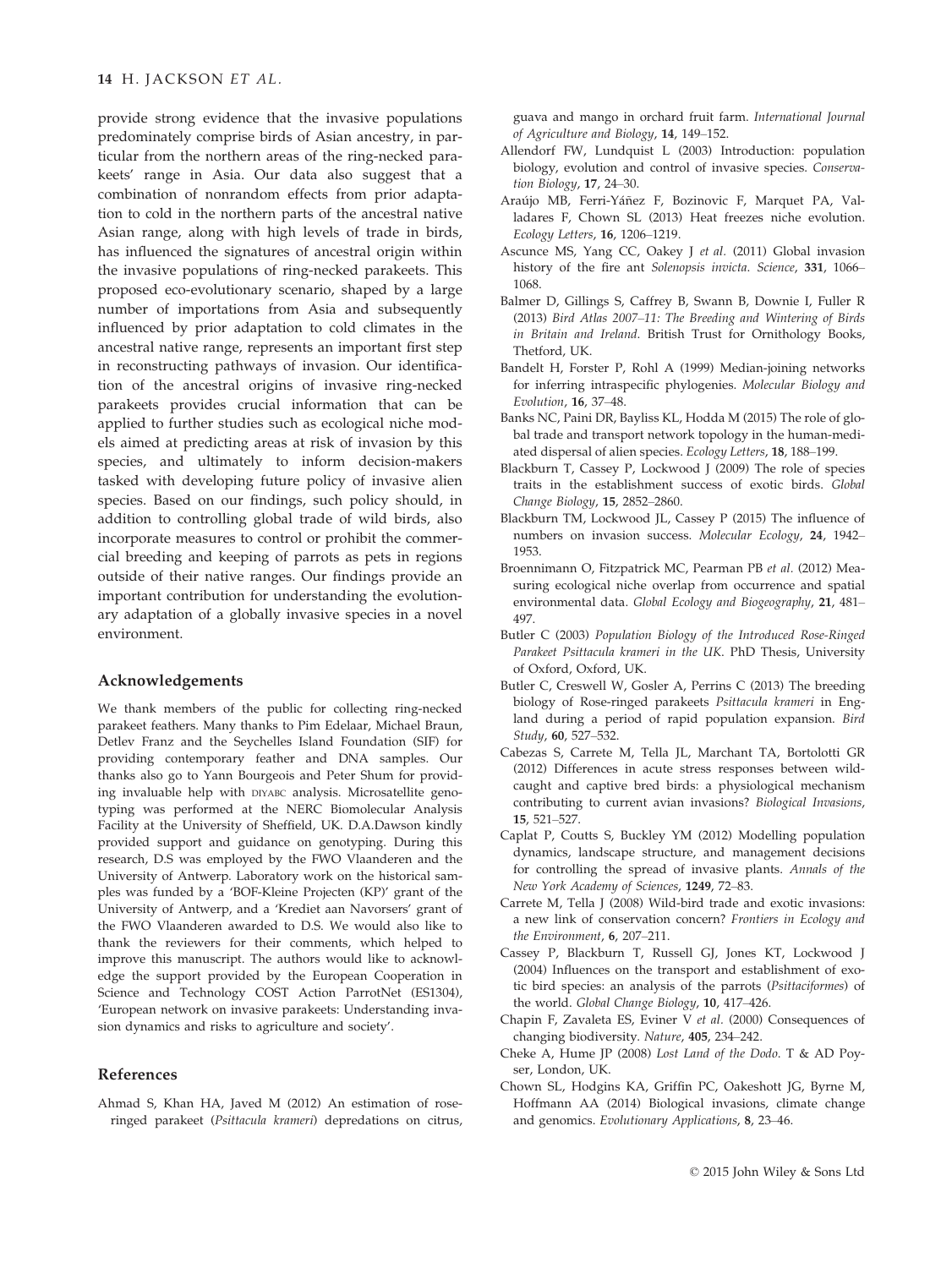- CITES (2014) *Trade Statistics Derived From the CITES Trade Database*. UNEP World Conservation Monitoring Centre, Cambridge, UK.
- Cornuet J-M, Pudlo P, Veyssier J *et al.* (2014) DIYABC v2.0: a software to make Approximate Bayesian Computation inferences about population history using Single Nucleotide Polymorphism, DNA sequence and microsatellite data. *Bioinformatics*, 30, 1187–1189.
- DAISIE European Invasive Alien Species Gateway (2008) *Psittacula krameri*. Available from: [www.europe-aliens.org/](http://www.europe-aliens.org/speciesFactsheet.do?speciesId=50460) [speciesFactsheet.do?speciesId=50460](http://www.europe-aliens.org/speciesFactsheet.do?speciesId=50460) [Accessed 1st February 2013].
- Dawson DA (2007) *Genomic analysis of passerine birds using conserved microsatellite loci*. PhD Thesis, University of Sheffield, Sheffield, UK.
- Doody JS, Green B, Rhind D, Castellano CM, Sims R, Robinson T (2009) Population level declines in Australian predators caused by an invasive species. *Animal Conservation*, 12, 46–53.
- Earl DA, von Holt BM (2011) Structure Harvester: a website and program for visualizing STRUCTURE output and implementing the Evanno method. *Conservation Genetics Resources*, 4, 261–359.
- Edelaar P, Roques S, Hobson EA *et al.* (2015) Shared genetic diversity across the global invasive range of the monk parakeet suggests a common restricted geographic origin and the possibility of convergent selection. *Molecular Ecology*, 24, 2164–2176.
- Elith J, Graham C, Anderson R *et al.* (2006) Novel methods improve prediction of species' distributions from occurrence data. *Ecography*, 29, 129–151.
- Estoup A, Guillemaud T (2010) Reconstructing the routes of invasion: what for, how and so what? *Molecular Ecology*, 19, 4113–4130.
- Estoup A, Jarne P, Cornuet JM (2002) Homoplasy and mutation model at microsatellite loci and their consequences for population genetics analysis. *Molecular Ecology*, 11, 1591–1604.
- Evanno G, Regnaut S, Goudet J (2005) Detecting the number of clusters of individuals using the software STRUCTURE: a simulation study. *Molecular Ecology*, 14, 2611–2620.
- Falush D, Stephens M, Pritchard JK (2003) Inference of population structure using Multilocus genotypes data: linked loci and correlated allele frequencies. *Genetics*, 164, 1567–1587.
- Forshaw J (2010) *Parrots of the World: An Identification Guide*. Princeton University Press, Princeton, New Jersey.
- Griekspoor A, Groothuis T (2005) *'4Peaks: a program that helps molecular biologists to visualize and edit their DNA sequence files v1. 7'*. Available at [http://nucleobytes.com/index.php/4](http://nucleobytes.com/index.php/4peaks) [peaks](http://nucleobytes.com/index.php/4peaks).
- Guisan A, Petitpierre B, Broennimann O, Daehler C, Kueffer C (2014) Unifying niche shift studies: insights from biological invasions. *Trends in Ecology & Evolution*, 29, 260–269.
- Gurevitch J, Padilla D (2004) Are invasive species a major cause of extinctions? *Trends in Ecology and Evolution*, 19, 470– 474.
- Hernandez PA, Graham CH, Master LL, Albert DL (2006) The effect of sample size and species characteristics on performance of different species distribution modeling methods. *Ecography*, 29, 773–785.
- Hernández-Brito D, Carrete M, Popa-Lisseanu AG, Ibáñez C, Tella JL (2014) Crowding in the city: losing and winning competitors of an invasive bird. *PLoS ONE*, 9, 1–11.
- Hijmans RJ, Cameron SE, Parra JL, Jones PG, Jarvis A (2005) Very high resolution interpolated climate surfaces for global land areas. *International Journal of Climatology*, 25, 1965–1978.
- Hoffman JI, Amos W (2005) Microsatellite genotyping errors: detection approaches, common sources and consequences for paternal exclusion. *Molecular Ecology*, 14, 599–612.
- Hoffmann AA, Sgrò CM (2011) Climate change and evolutionary adaptation. *Nature*, 470, 479–485.
- Holmes J, Simons I (1996) *The Introduction and Naturalization of Birds*. London HMSO, London, UK.
- Hubisz MJ, Falush D, Stephens M, Pritchard JK (2009) Inferring weak population structure with the assistance of sample group information. *Molecular Ecology Resources*, 9, 1322–1332.
- Hudson RR, Slatkin M, Maddison WP (1992) Estimation of levels of gene flow from DNA sequence data. *Genetics*, 132, 583–589.
- Hufbauer RA, Facon B, Ravigne V *et al.* (2012) Anthropogenically induced adaptation to invade (AIAI): contemporary adaptation to human-altered habitats within the native range can promote invasions. *Evolutionary Applications*, 5, 89–101.
- IUCN (2013) *The IUCN Red List of Threatened Species, Version 2013.2*. Available at<http://www.iucnredlist.org> [accessed 10 March 2014].
- Jakobssen M, Rosenberg NA (2007) CLUMPP: a cluster matching and permutation program for dealing with label switching and multi modality in analysis of population structure. *Bioinformatics*, 23, 1801–1806.
- Jeschke JM, Bacher S, Blackburn T *et al.* (2014) Defining the impact of non-native species. *Conservation Biology*, 28, 1188– 1194.
- Juniper T, Parr M (1998) *Parrots: a Guide to the Parrots of the World*. Pica Press, East Sussex, UK.
- Keller RP, Geist J, Jeschke JM, Kühn I (2011) Invasive species in Europe: ecology, status, and policy. *Environmental Sciences*, 23, 1–17.
- Kelley AL, de Rivera CE, Buckley BA (2013) Cold tolerance of the invasive *Carinus maenas* in the East Pacific: molecular mechanisms and implications for range expansion in changing climate. *Biological Invasions*, 15, 2299–2309.
- Khan HA (2002) Breeding habitats of the Rose-Ringed Parakeet (*Psittacula krameri)* in the cultivations of Central Punjab. *International Journal of Agricultural Biology*, 4, 401–403.
- Kirk H, Dorn S, Mazzi D (2013) Worldwide population genetic structure of the oriental fruit moth (*Grapholita molesta)*, a globally invasive pest. *BMC Ecology*, 13, 1–12.
- Lanfear R, Calcott B, Ho SYW, Guindon S (2012) PartitionFinder: combined selection of partitioning schemes and substitution models for phylogenetic analysis. *Molecular Biology and Evolution*, 29, 1695–1701.
- Larkin MA, Blackshields G, Brown NP *et al.* (2007) Clustal W and Clustal X version 2.0. *Bioinformatics*, 23, 2947–2948.
- Leigh J, Bryant D, Steel M (2015) *PopART*. Available at [www.popart.otago.ac.nz](http://www.popart.otago.ac.nz).
- Lever C (2005) *Naturalised Birds of the World*. T & A D Poyser, London, UK.
- Lockwood J, Cassey P, Blackburn T (2005) The role of propagule pressure in explaining species invasions. *Trends in Ecology and Evolution*, 20, 223–228.
- Lombaert E, Guillemaud T, Thomas CE *et al.* (2011) Inferring the origin of populations introduced from a genetically struc-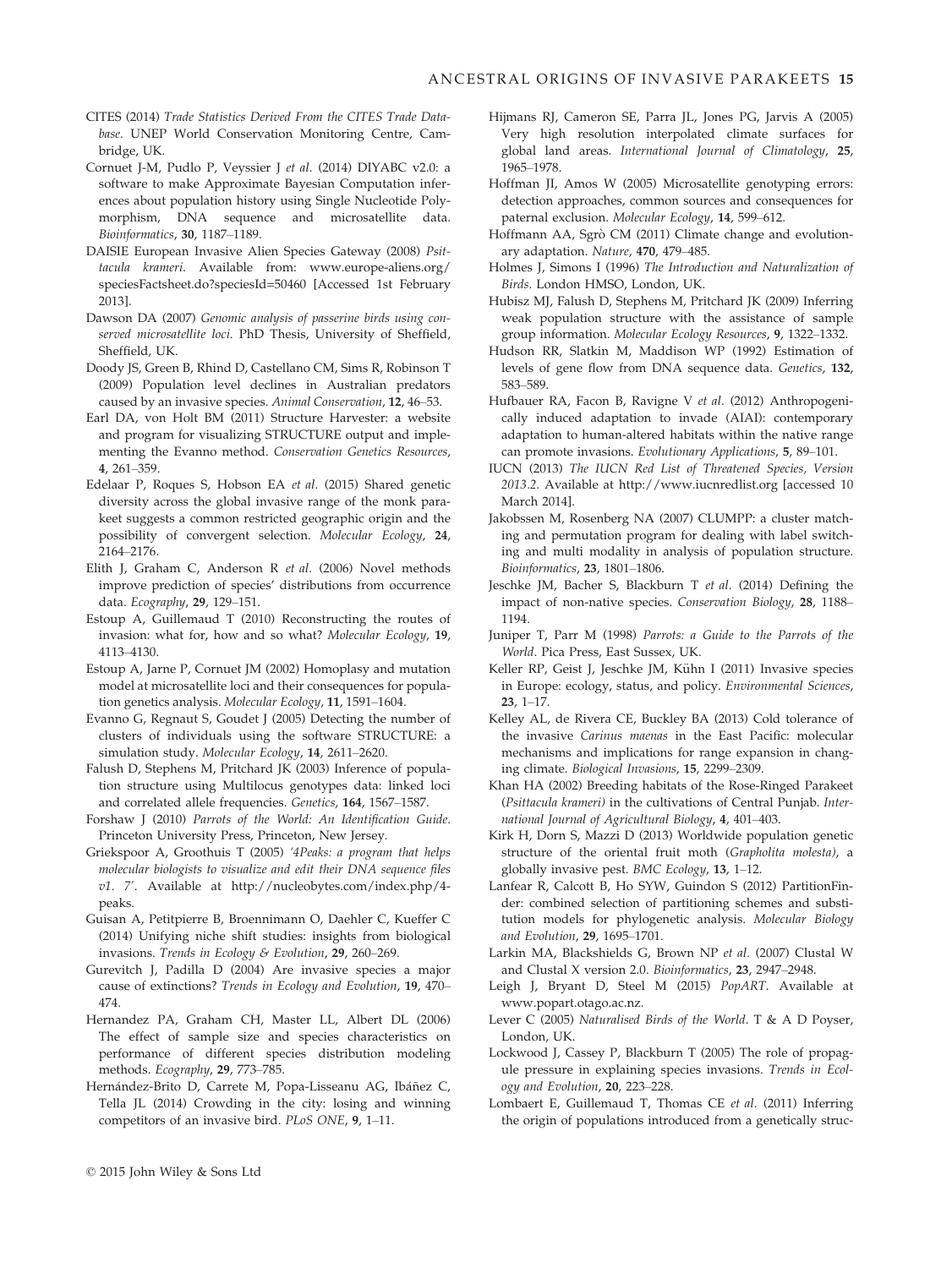tured native range by approximate Bayesian computation: case study of the invasive ladybird *Harmonia axyridis*. *Molecular Ecology*, 20, 4654–4670.

- Miller W, Schuster SC, Welch AJ *et al.* (2012) Polar and brown bear genomes reveal ancient admixture and demographic footprints of past climate change. *Proceedings of the National Academy of Sciences*, 109, E2382–E2390.
- Nei M (1987) Genetic distance between two populations. *American Naturalist*, 106, 283–292.
- Nicholls JA, Double MC, Rowell DM, Magrath RD (2000) The evolution of cooperative and pair breeding in thornbills Acanthiza (*Pardalotidae*). *Journal of Avian Biology*, 31, 165– 176.
- Peck H, Pringle HE, Marshall HH, Owens IPF, Lord AM (2014) Experimental evidence of impacts of an invasive parakeet on foraging behavior of native birds. *Behavioural Ecology*, 25, 582–590.
- Perdereau E, Bagneres AG, Bankhead-Dronnet S *et al.* (2013) Global genetic analysis reveals the putative native source of the invasive termite, *Reticulus flavipes*, in France. *Molecular Ecology*, 22, 1105–1119.
- Petitpierre B, Kueffer C, Broennimann O, Randin C, Daehler C, Guisan A (2012) Climatic niche shifts are rare among terrestrial plant invaders. *Science*, 335, 1344–1348.
- Primmer CR, Painter JN, Koskinen MT, Palo JU, Merilä J (2005) Factors affecting avian cross-species microsatellite amplification. *Journal of Avian Biology*, 36, 348–360.
- Pritchard JK, Stephens M, Donnelly P (2000) Inference of population structure using multilocus genotype data. *Genetics*, 155, 945–959.
- QGIS Development Team (2014) *QGIS Geographic Information System*. Open Source Geospatial Foundation Project. Available at<http://qgis.osgeo.org>.
- Raisin C, Dawson DA, Greenwood AG, Jones CG, Groombridge JJ (2009) Characterisation of Mauritius parakeet (*Psittacula eques*) microsatellite loci and their cross-utility in other parrots (Psittacidae, AVES). *Molecular Ecology Resources*, 9, 1231–1235.
- Ramzan M, Toor HS (1973) Damage to maize crop by roseringed parakeet, *Psittacula krameri* (Scopoli) in the Punjab. *Journal of Bombay Natural History Society*, 70, 201–204.
- Rey O, Estoup A, Vonshak M *et al.* (2012) Where do adaptive shifts occur during invasion? A multidisciplinary approach to unraveling cold adaptation in a tropical ant species invading the Mediterranean area. *Ecology Letters*, 15, 1266– 1275.
- Rice WR (1989) Analyzing tables of statistical tests. *Evolution*, 43, 223–225.
- Rosenberg NA (2004) DISTRUCT: a program for the graphical display of population structure. *Molecular Ecology Notes*, 4, 137–138.
- Russello MA, Avery ML, Wright TF (2008) Genetic evidence links invasive monk parakeet populations in the United States to the international pet trade. *BMC Evolutionary Biology*, 8, 217.
- Sakai AK, Allendorf FW, Holt JS *et al.* (2001) The population biology of invasive species. *Annual Review of Ecology and Systematics*, 32, 305–332.
- Sax DF, Stachowicz JJ, Gains SD (2005) *Species Invasions: Insights into Ecology, Evolution and Biogeography*. Sinauer, Sunderland, Massachusetts.
- Sexton JP, McKay JK, Sala A (2002) Plasticity and genetic diversity may allow salt cedar to invade cold climates in North America. *Ecological Applications*, 12, 1652–1660.
- Simberloff D (2009) The role of propagule pressure in biological invasions. *Annual Review of Ecology, Evolution and Systematics*, 40, 81–102.
- Smith CD, Zimin A, Holt C *et al.* (2011) Draft genome of the globally widespread and invasive Argentine ant (*Linepithema humile*). *Proceedings of the National Academy of Sciences*, 108, 5673–5678.
- Strubbe D, Matthysen E (2007) Invasive ring-necked parakeets *Psittacula krameri* in Belgium: habitat selection and impact on native birds. *Ecography*, 30, 578–588.
- Strubbe D, Matthysen E (2009a) Experimental evidence for nest-site competition between invasive ring-necked parakeets (*Psittacula krameri*) and native nuthatches (*Sitta europaea*). *Biological Conservation*, 142, 1588–1594.
- Strubbe D, Matthysen E (2009b) Establishment success of invasive ring-necked and monk parakeets in Europe. *Journal of Biogeography*, 36, 2264–2278.
- Strubbe D, Jackson H, Groombridge J, Matthysen E (2015) Invasion success of a global avian invader is explained by within-taxon niche structure and association with humans in the native range. *Diversity and Distributions*, 21, 675–685.
- Sunday JM, Bates AE, Dulvy NK (2012) Thermal tolerance and the global redistribution of animals. *Nature Climate Change*, 2, 686–690.
- Taberlet P, Griffin S, Goossens B *et al.* (1996) Reliable genotyping of samples with very low DNA quantities using PCR. *Nucleic Acids Research*, 24, 3189–3194.
- Tajima F (1989) Statistical method for testing the neutral mutation hypothesis by DNA polymorphism. *Genetics*, 123, 585–595.
- Thuiller W, Richardson DM, Pysek P, Midgley GF, Hughes GO, Rouget M (2005) Niche-based modelling as a tool for predicting the risk of alien plant invasions at a global scale. *Global Change Biology*, 11, 2234–2250.
- Tollington S, Jones CG, Greenwood A *et al.* (2013) Long-term, fine-scale temporal patterns of genetic diversity in the restored Mauritius parakeet reveal genetic impacts of management and associated demographic effects on reintroduction programmes. *Biological Conservation*, 161, 28–38.
- Vaidya G, Lohman DJ, Meier R (2011) SequenceMatrix: concatenation software for the fast assembly of multi-gene datasets with character set and codon information. *Cladistics*, 27, 171–180.
- Van Oosterhout C, Hutchinson WF, Wills DP, Shipley P (2004) MICRO-CHECKER: software for identifying and correcting genotyping errors in microsatellite data. *Molecular Ecology Notes*, 4, 535–538.
- Wandeler P, Hoeck PEA, Keller LF (2007) Back to the future: museum specimens in population genetics. *Trends in Ecology and Evolution*, 22, 634–642.
- Waterhouse AM, Procter JB, Martin DMA, Clamp M, Barton GJ (2009) Jalview Version  $2 - a$  multiple sequence alignment editor and analysis workbench. *Bioinformatics*, 25, 1189–1191.
- Wikelski M, Foufopoulos J, Vargas H, Snell H (2010) Galapagos birds and diseases – invasive pathogens as threats for island species. *Ecology and Society*, 9, 5–15.
- Williamson M (1996) *Biological Invasions*. Chapman & Hall, London, UK.